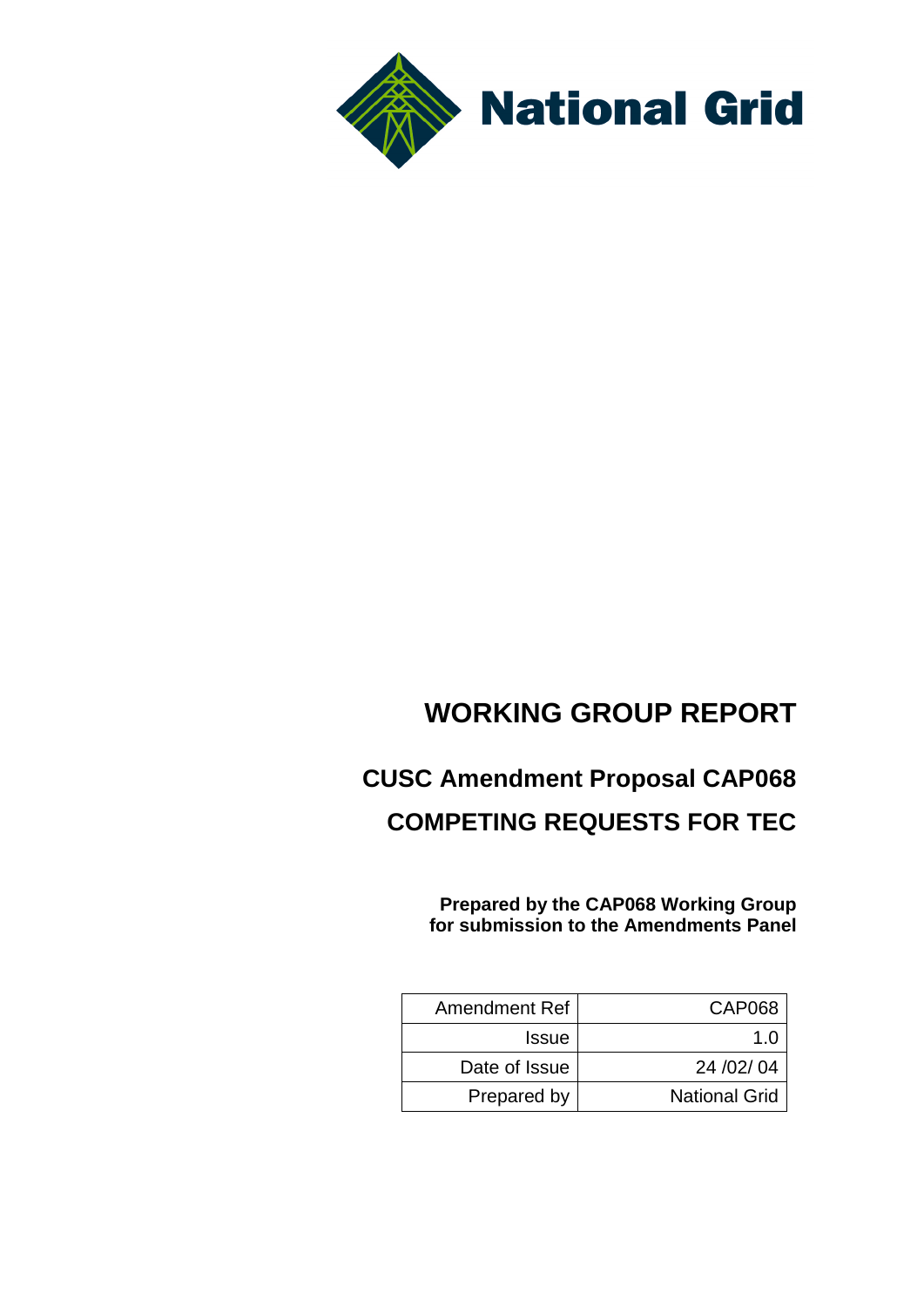## **I DOCUMENT CONTROL**

## **a National Grid Document Control**

| Version          | <b>Date</b> | Author               | <b>Change Reference</b>            |
|------------------|-------------|----------------------|------------------------------------|
| 0.1              | 21/01/04    | <b>National Grid</b> | Initial Draft for internal comment |
| 0.2 <sub>b</sub> | 12/2/04     | <b>National Grid</b> | <b>Working Group first Draft</b>   |
| 1.0              | 24/02/04    | <b>National Grid</b> | <b>Working Group Final Draft</b>   |

## **b Distribution**

| <b>Name</b>          | <b>Organisation</b> |  |  |  |
|----------------------|---------------------|--|--|--|
| <b>Panel Members</b> | Various             |  |  |  |
|                      |                     |  |  |  |

# **II CONTENTS TABLE**

|     | a<br>$\mathbf b$                                              |  |
|-----|---------------------------------------------------------------|--|
| 1.0 |                                                               |  |
|     |                                                               |  |
| 2.0 |                                                               |  |
| 3.0 |                                                               |  |
| 4.0 | ASSESSMENT AGAINST APPLICABLE CUSC OBJECTIVES 11              |  |
| 5.0 |                                                               |  |
|     |                                                               |  |
| 6.0 | PROPOSED IMPLEMENTATION AND TIMESCALES 11                     |  |
| 7.0 |                                                               |  |
| 8.0 |                                                               |  |
|     |                                                               |  |
|     | ANNEX 1 - WORKING GROUP TERMS OF REFERENCE AND MEMBERSHIP. 13 |  |
|     |                                                               |  |
|     |                                                               |  |
|     |                                                               |  |
|     |                                                               |  |
|     | Part A - Text to give effect to the Proposed Amendment  15    |  |
|     |                                                               |  |
|     |                                                               |  |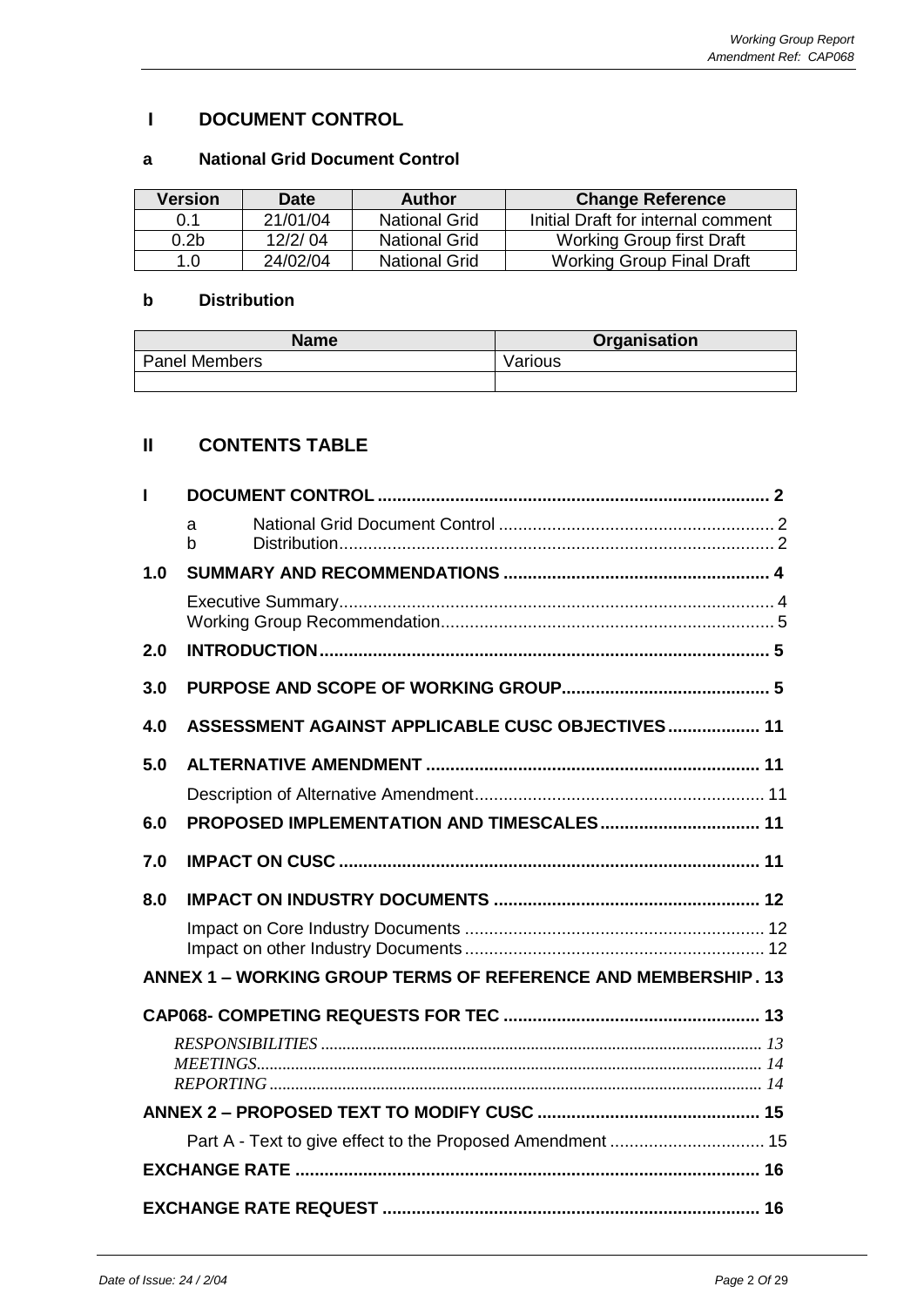| Part B - Text to give effect to the Alternative AmendmentError! Bookmark not defined. |  |
|---------------------------------------------------------------------------------------|--|
| LEGAL TEXT AS PROPOSED WITH AMENDMENT PAPER  21                                       |  |
|                                                                                       |  |
|                                                                                       |  |
|                                                                                       |  |
|                                                                                       |  |
|                                                                                       |  |
|                                                                                       |  |
|                                                                                       |  |
|                                                                                       |  |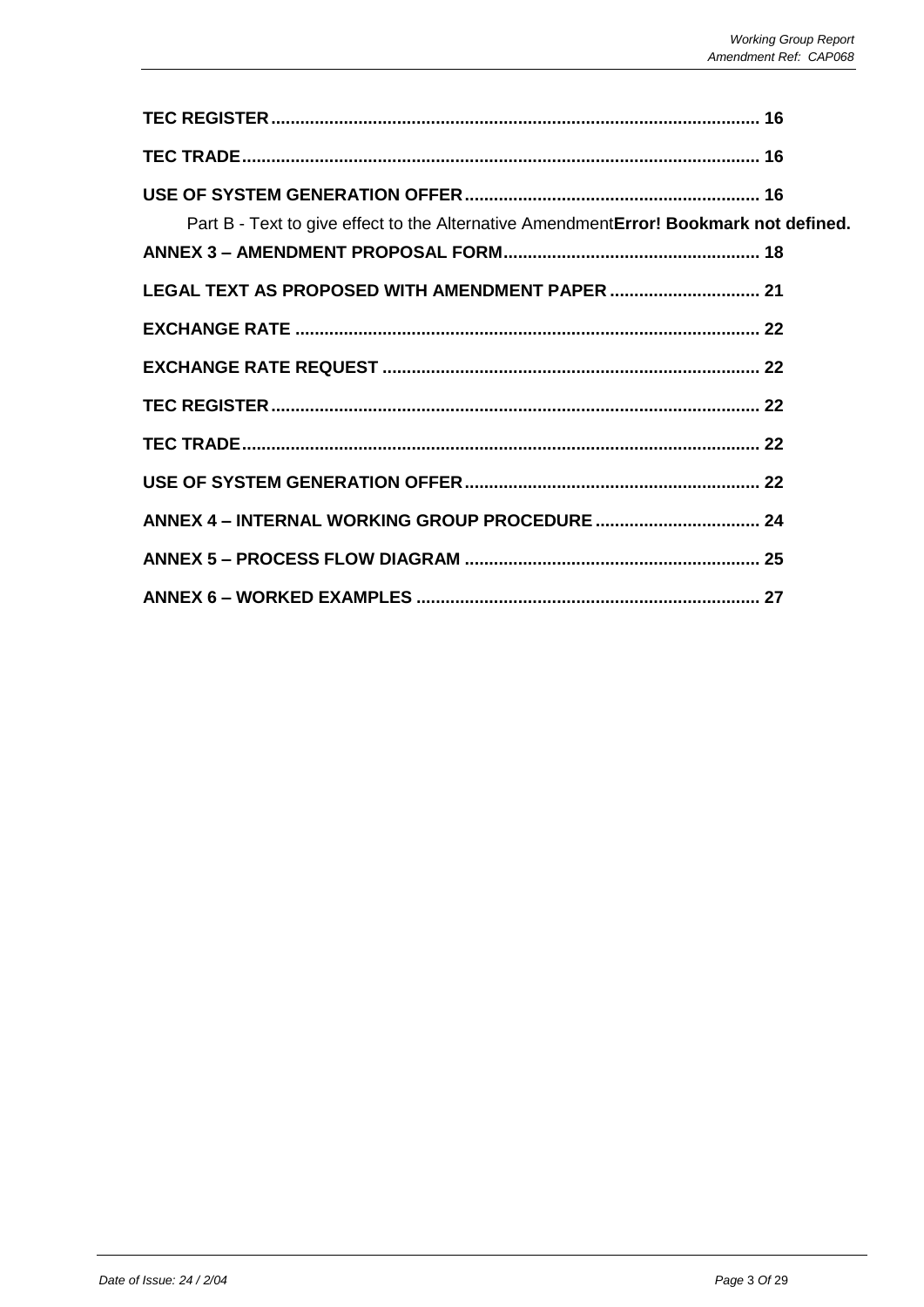## **1.0 SUMMARY AND RECOMMENDATIONS**

#### **Executive Summary**

- 1.1 Amendment Proposal CAP068 Competing Requests for TEC (see Annex 1) was proposed by NGC on the 21 November 2003. The CUSC Amendments Panel determined that a working group should be established to consider the proposal, prior to industry consultation. The Terms of Reference were determined (see Annex 2) with a requirement to report back to the February 2004 Panel Meeting.
- 1.2 Two working Group Meetings were held:

Meeting 1 18th December 2003 Meeting 2 9<sup>th</sup> January 2004

It was felt at the end of the  $2<sup>nd</sup>$  meeting that sufficient ground had been covered to enable the drafting of the report.

- 1.3 The Working Group has evaluated the proposal against the Applicable CUSC objectives in accordance with its Terms of Reference. The WG as a whole accepted the principle of TEC trades between CUSC members in the situation where Network reinforcement works were required, perhaps a considerable period, before NGC could offer applicants all the TEC they required. This will enable new generation earlier access to the transmission network.
- 1.4 Possible permutations and worked examples have been considered and the trading process found to be robust across both positive and negative charging zones for both inter and intra GSP trades with both unity and sub unity conversion factors.
- 1.5 No difference was found between the TECs of different generating technologies. TEC trading was found to be on a one to one basis between different generation prime mover technologies.
- 1.6 It was agreed that a suitable public bulletin board already existed on the NGC external Seven Year Statement web site and that no separate site needed to be created. TEC and CEC information is updated quarterly at present.
- 1.7 The confidentiality issues were discussed and are thought to be best resolved by allowing the potential TEC purchasing parties to identify potential TEC sellers from information already available in the public domain. This simplifies the confidentiality issues, although still requiring potential purchasers to disclose their intentions to their competitors. The posting frequency of updates following TEC trades may need to be increased to ensure potential purchasers have the most up to date information regarding station TEC and CEC to work with.
- 1.8 The principle of charging for the processing of the application and the calculation associated with determining the TEC exchange rate ratio has been accepted. The present TEC Increase application fee is  $£ 10 k + VAT$ and it is proposed to use this as the basis of the charges for the new service. Alternatively an application could be processed on an indicative charge basis whereby any unused balance would be refunded. Some TEC Trades will be more complex than others, requiring more system studies to be completed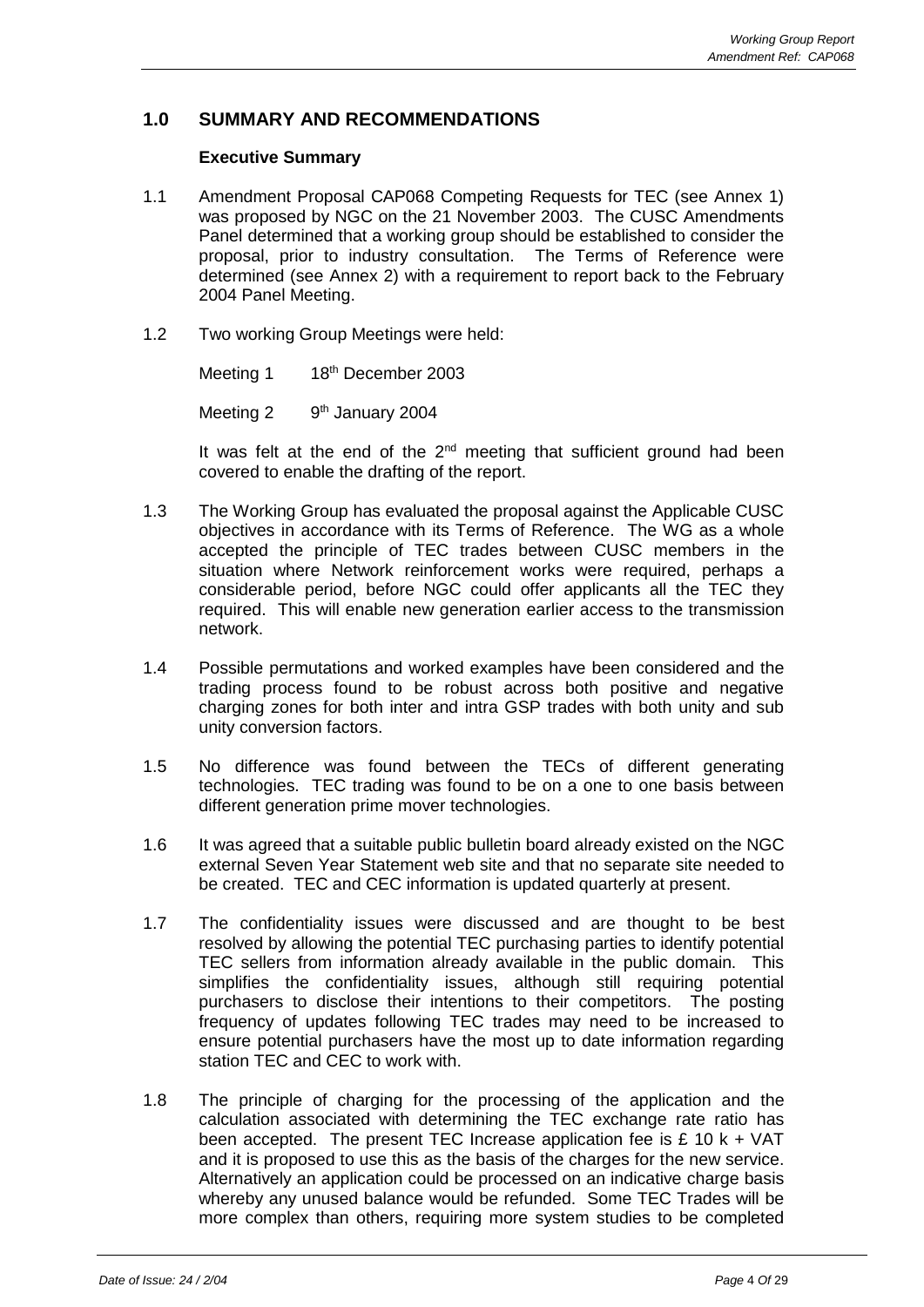and these would incur greater costs. A modification to the Charging Methodology will be made if this amendment proposal is successful.

## **Working Group Recommendation**

1.9 CAP 068 should proceed to wider industry consultation by National Grid.

## **2.0 INTRODUCTION**

- 2.1 Subsequent to the submission of Amendment Proposal CAP 043 which introduced the concepts of Connection Entry Capacity (CEC) and Transmission Entry Capacity (TEC), NGC had undertaken to review the arrangements for dealing with competing requests for new transmission capacity during the offer and modification process. The TASG had considered a bulletin board approach at the offer stage and facilitated trading, particularly with a view to encouraging the return of previously moth-balled plant. The TASG concluded that both approaches were compatible, were an advance on the status quo and better facilitated the Applicable CUSC Objectives. CAP068 was therefore proposed by NGC to incorporate these options. The proposal was presented to the November 2003 CUSC Amendments Panel who agreed that a Working Group should be formed to consider the CAP 068 Amendment Proposal.
- 2.2 CAP068 envisages that, once an offer has been made to the generator, the details of the offer would be published on a web page attached to the Seven Year Statement web site. On trading, both the acquiring and selling generators would be required to submit their enquiries to NGC who would then respond in timescales set down in the CUSC and depending on any necessary works to the system represented by the enquiries. An "exchange rate" between the sites concerned would be calculated by NGC and provided to the parties on a chargeable basis.
- 2.3 CAP068 is principally about raising the transparency of TEC to facilitate trading - CEC will still need to be obtained by the generator as set out in CUSC. It is envisaged that TEC trades will occur between CUSC parties only in the circumstances when the existing transmission system is unable to immediately accept all the TEC from a new entrant for a defined period while system infrastructure work is completed.
- 2.4 This will give new entrants earlier transmission access.

## **3.0 PURPOSE AND SCOPE OF WORKING GROUP**

- 3.1 The Working Group was tasked with the resolution of the following issues in the context of CAP068:
	- Confidentiality issues surrounding the bulletin board and the facilitated trading approach and any consequential changes required to the Grid Code;
	- Any consequential changes required to the Transmission Licence;
	- Possible permutations on CAP068 e.g. facilitating the trading of TEC in packages;
		- Worked examples to test the robustness of CAP068;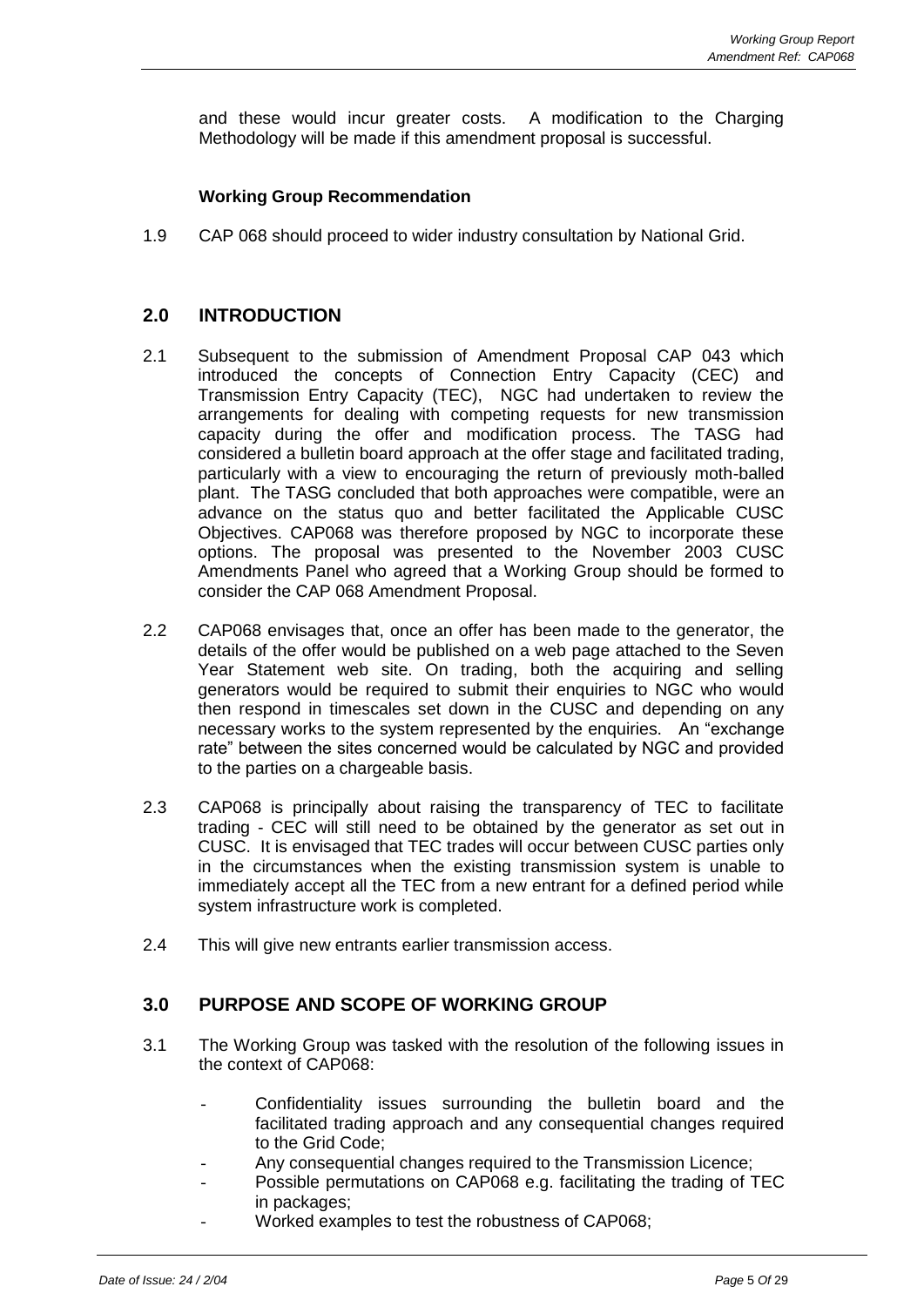- The basis for charging for the exchange rate calculation; and
- Review of the legal text.
- 3.2 The WG was requested to report back to the February Amendment Panel Meeting.

It was decided to address the terms of reference issues sequentially.

- 3.3 General discussion
- 3.4 The Working Group discussed certain basic principles that needed to be established when developing trading of TEC, whether between users at a GSP (intra-GSP trading) or at other GSPs (inter-GSP trading). Penalties for exceeding TEC were discussed briefly but recognised to be without the vires of the group and so not considered in any detail.
- 3.5 The ability to trade TEC will change the nature of connection offers, potentially meaning that separate CEC and TEC offers could be made. This falls outside the vires of the group and is for NGT to consider further.
- 3.6 It was considered that TEC can be seen as a virtual 'bond' or 'property right'. The maintenance of TEC by annual payment as in the present system is effectively the exercising of an option.
- 3.7 The group also identified that TEC in a negative zone could be seen as an asset as it generates payments, whereas in a positive zone it is a liability, requiring payments to maintain it. This would not affect the principle of trading, merely the arithmetic of valuation.
- 3.8 One option of implementingthe a TEC trade is to have an agreement by the seller to declare their TEC to zero on a specific date, where the purchaser will be liable for the remainder of the year's TEC and inherits the option for the same TEC next year. After passing TEC on to other parties, the seller would lose all rights to the TEC and would have to try to obtain TEC from other parties should their circumstances change. The case(s) where the "sellers" are left with a non-zero TEC after the transaction were not considered, but either the seller continues to pay for the residual TEC, or releases it back to NGC. It is also the case that when a generator decommissions, their TEC returns to NGC and is then available to all users on a first come first served basis.
- 3.9 In the circumstance that there is more than one user seeking to increase or purchase new TEC, the first come first served principle of the existing connection process will be retained, i.e. the first user to approach NGT and complete an agreement with an approved TEC exchange rate offer will receive the TEC within the agreed timescales. For the avoidance of doubt, this might not be the first user who originally approached NGT for a connection or an increase in TEC.
- 3.10 It was agreed that TNUoS charges should only be recovered once, so the responsibility for the charges for the remaining period could be transferred away from the seller and recovered from the purchasing party. Alternatively the seller could retain an obligation to pay up to the end of the charging year.
- 3.11 Also the timing of the transfer must be contiguous so that there is no underrecovery of charges. In order to ensure that there was no double recovery of charges it was recognised that it was an important requirement for NGT to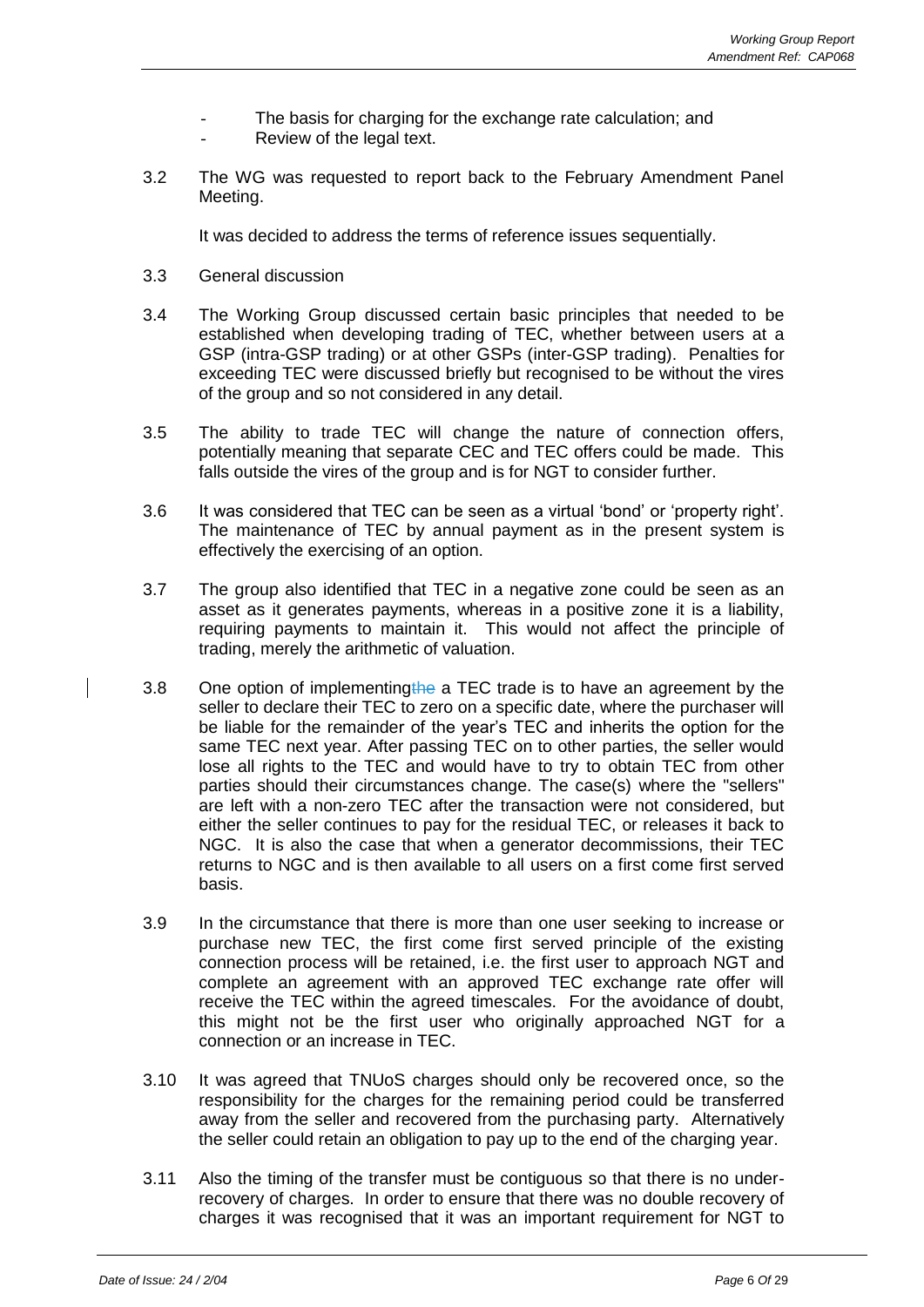monitor the status and ownership of TEC for charging and operational purposes. As such it was agreed that some form of tracking process was required.

- 3.12 The actual level of and structure of charges is a matter outside the CUSC and the necessary charging methodology changes would be brought forward by NGT.
- 3.13 Embedded generators were briefly considered as they have TEC, but have no connecton assets. In principle they could also trade TEC.
- 3.14 It was asked if it would be possible to have the various inter GSP conversion factors listed on a web page by NGC. This point had apparently been raised in the CUSC meeting where the original paper was tabled and the answer then had been that this would not be practicable.

## **3.15 Confidentiality**

- 3.16 Three issues were identified with respect to (wrt) confidentiality:
	- Confidentiality in CUSC
	- Confidentiality in the Business Flow Process
	- Transmission Licence confidentiality issues.

#### *3.17 CUSC Confidentiality*

The applicable references to confidentiality in CUSC are 6.15.1.1 & 6.15.1.2 (c) ii.

The proposal addresses this by suggesting an additional paragraph on the connection application form, suitably renumbered, giving the applicant's consent to the disclosure of information referred to in CUSC paragraph 6.30.3.

The necessity for early disclosure was discussed. There is a choice between requiring early transparency at the application stage as per the original proposal or alternatively the application process could remain confidential and have only registered holdings of TEC posted.

Should the existing TEC bulletin board be updated only once the TEC trade has been processed the issue of confidentiality would be less crucial than were it to be on application as originally proposed.

#### *3.18 Transmission Licence Confidentiality*

No confidentiality issues associated with the Licence requirements have been found.

#### *3.19 Business Flow Process Confidentiality*

The business flow process was discussed in order to determine at what stages in the application process information became public, so that confidentiality issues could be reviewed. See attached Annex 5 - Process Flow Diagram.

There were no new confidentiality issues identified whilst reviewing the business flow model.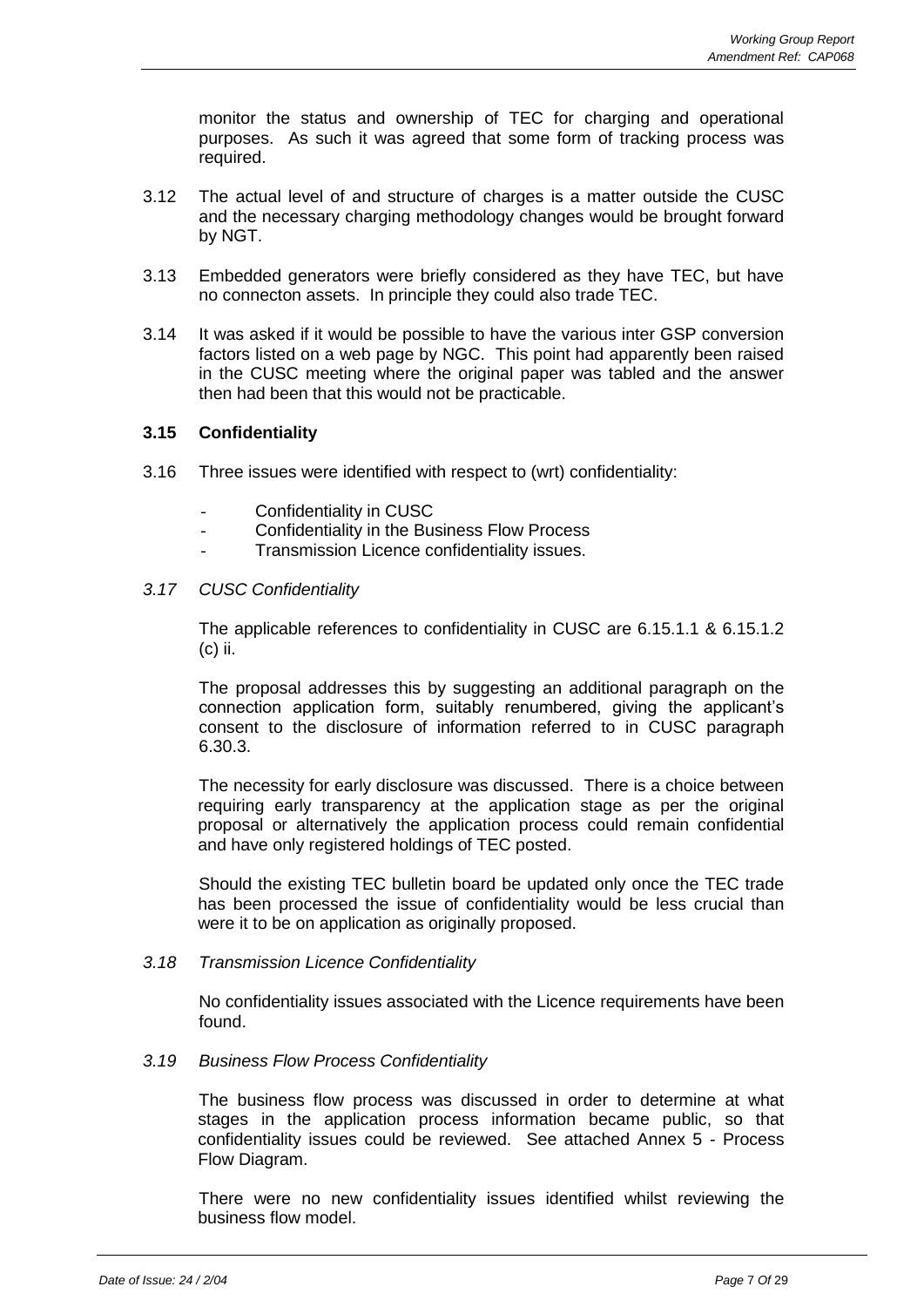No comments were received from WG members on the business flow process.

#### **3.20 Development of a Bulletin Board**

- 3.21 It was determined that all of the information that was to be posted on a bulletin board, was already available within existing sources in the public domain. The Seven Year Statement web site contains details of existing CEC and TEC associated with every CUSC member.
- 3.22 The Web URL for individual BM Units is : [http://www.nationalgrid.com/uk/library/documents/sys\\_03/dddownloaddisplay.](http://www.nationalgrid.com/uk/library/documents/sys_03/dddownloaddisplay.asp?sp=sys_Table3_4) [asp?sp=sys\\_Table3\\_4.](http://www.nationalgrid.com/uk/library/documents/sys_03/dddownloaddisplay.asp?sp=sys_Table3_4) The TEC value is at a site level and not at an individual BM Unit level.

The Web Site URL for **externally** published information on the SYS site is [www.nationalgrid.com/uk/library/documents/sys\\_03/mysys/Update2003Octob](http://www.nationalgrid.com/uk/library/documents/sys_03/mysys/Update2003October.pdf) [er.pdf](http://www.nationalgrid.com/uk/library/documents/sys_03/mysys/Update2003October.pdf) (This is updated every quarter, **Update2003October** therefore the most complete).

Note that there is an "underscore" in "sys\_03"

- 3.23 BMU information is also available via the BMRS. It was therefore felt that the potential purchaser had sufficient information at hand to contact those who might be interested in trading TEC without the need to involve NGC in the process, or to develop a new bulletin board. It would still be necessary to apply to NGC for a conversion factor and for the transaction to be recorded for charging purposes.
- 3.24 The frequency at which the Seven Year Statement list of TECs is updated will be determined by the charging methodology used to implement the trading process (see impact on important industry documents, later).

#### **3.25 Alternatives and Questions**

#### 3.26 The working group identified and discussed a number of key questions.

What is the smallest increment of TEC which can be processed?

It was agreed that 1 MW would be an appropriate and practical level. The group considered that this is likely to be representative of a natural limit on the level at which TEC is requested, as users are likely to be limited by the transaction costs of using NGT's services to estimate rates of exchange.

What is the minimum TEC trade process/ lead time?

NGT believed they could, technically, process a request within 1 day, but in practice would need to allow time to process the request.

It was suggested that an offer lead time of up to 28 days from the latter of :-

- i. A valid application
- ii. Cleared application fee payment

would be reasonable if no system implications were identified.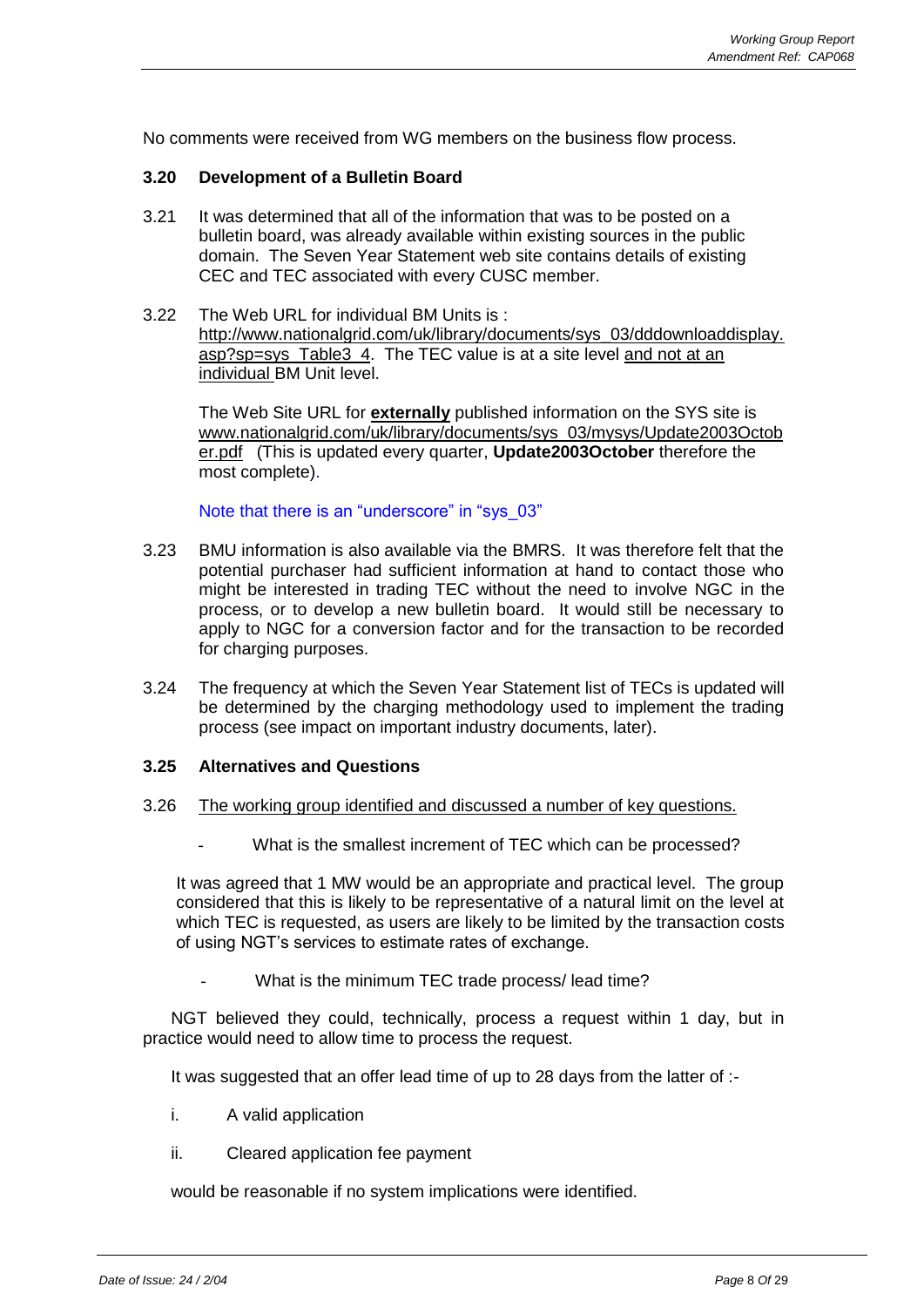How many permutations of TEC from different locations are permitted to produce a single trade?

The group agreed that this would be subject to cost but initially one per application would be provided by NGT.

- What is the minimum length of usage period practicable?
- The minimum TEC period would be from the [date \*] to the end of the current contract year.

What is the maximum amount of TEC that can be traded?

The total sum of current TEC plus traded TEC cannot exceed the CEC

Further consideration of the "Inverted" Proposal, where prospective buyers rather than sellers were posted was thought not to be necessary, given the decision on the lack of need for bulletin board posting.

The concept of trading of TEC in Packages was covered during discussions of multiple sellers to the same buyer.

## **3.27 Charging for the Exchange Rate Calculations**

Applicants can choose to pay a fixed application fee (currently  $E$  10 k plus VAT) or opt for an indicative charge whereby any balance of the original fee is refunded to the applicant upon a straight–forward TEC exchange rate calculation where appropriate. {This option isn't reflected in the legal drafting which means that NGT can chose to change within the charging methodologies without proper transparency. Either the legal drafting should be changed or this paragraph needs to better reflect the real situation, i.e. that the application fee methodology and level are outside the scope of CUSC and solely down to NGT.}

A request for suggestions of alternative methods of charging for the calculations was made, but none were forthcoming.

There were some questions about whether TEC from different types of generators were directly comparable. It was questioned whether there would be any plant Fault rating issues. The group believed any such issues would be covered in the connection offer received by the new generator.

It was also considered whether different technologies caused the provision of non unity exchanges, even if they were located at the same GSP, e.g. an exchange between a Wind and a Gas generator. NGT did not believe this would be an issue as TEC is booked for peak output. The Grid System is built for the maximum delivery of the plant at peak load whether it is off or on all the time or whether it has a 100 % load factor. Therefore the Technology exchange rate is one for one.

## **3.28 The Worked Example Process**

Draft worked examples were tabled and discussed for various different (both positive and negative) charging zones with both local and remote GSP trades considered. These can be found in Annex 6.

*3.29 Intra GSP Existing*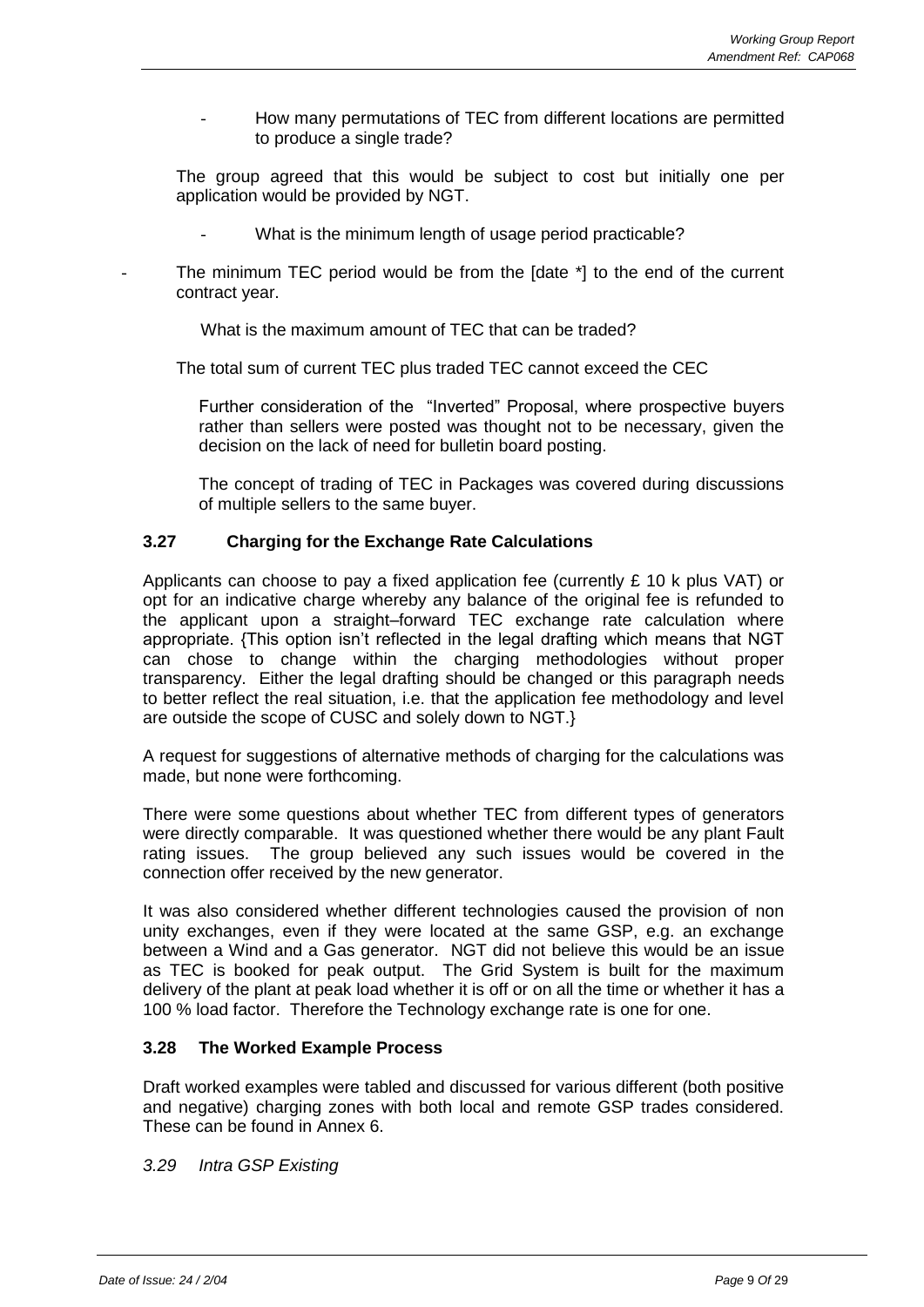Competition within the GSP between TEC sellers and/or buyers would be independent of NGT. That is, a buyer or seller is free to find available TEC and then ask NGC for approval and to provide the relevant exchange rate.

## *3.30 Intra GSP Existing but with multiple selling parties*

This is similar to the first example, but potentially provides opportunities for the purchaser to get a better price.

If there is more than one purchasing party and/or more than one Selling Party then it is up to Selling Parties and Purchasing Parties to do the deal and notify NGT

It is arguable that the Selling party with the most TEC has arguably a better negotiating position than the selling party with less TEC available.

#### 3.31 Inter GSP Trades

For inter-GSP trades, TEC has a different conversion value, depending on where the seller is located in relation to the buyer.

A difference in the income recovery of NGC was identified where a large TEC at a remote GSP is traded at a sub unity conversion factor. The converted TEC would generate charges at the new level, but the difference would need to be recovered in the following year in the standard way [kT effect].

#### 3.32 Negative zones

Because it's a negative zone, likelihood is that there will not be a lack of TEC. However, the calculation is the same, except that the SP has a positive income stream from TNUoS.

The group:-

- i Anticipate that hoarding of TEC would be rare but this was being addressed in the charging forum
- ii Believe a generator who operates routinely is usually in a similar situation in a positive zone to a negative zone except TNUoS is positive, not negative
- $iii$  Anticipate TEC = CEC.
- iv Noted that where proven TEC is a lot less than Registered TEC, then the generator that has registered that TEC has reserved a free option to operate up to its registered TEC. This is only a problem if the TEC producer will not relinquish to new generator and needs to be considered outside of the working group.

## **3.33 The Legal Drafting Process**

3.34 A first draft of legal text accompanied the Amendment Application. This will require modification if the TEC trade updates are made post transaction, rather than at application as originally proposed. Typographical errors have been corrected in the latest draft. The original draft is attached with the Amendment Proposal Form.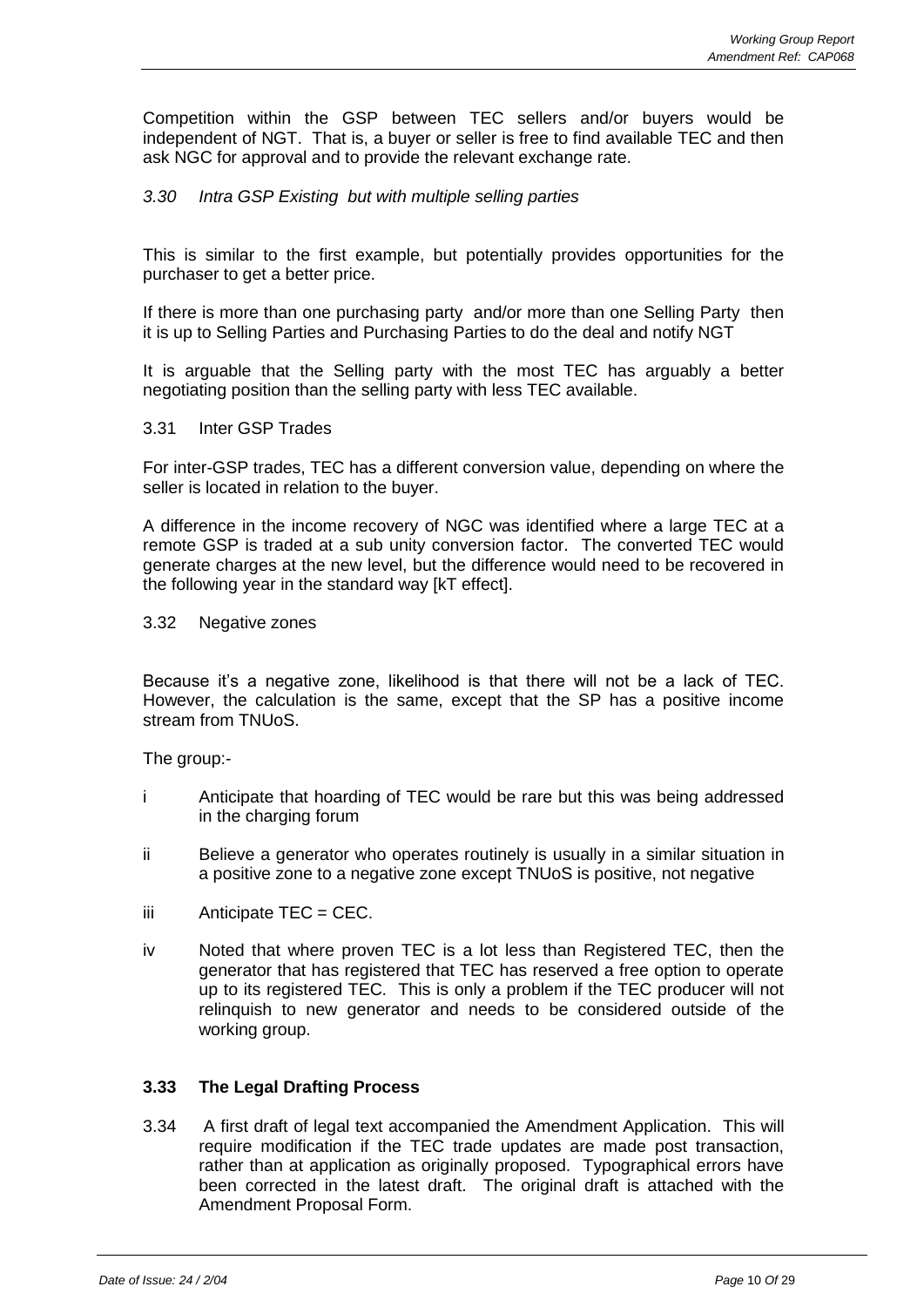## **4.0 ASSESSMENT AGAINST APPLICABLE CUSC OBJECTIVES**

- 4.1 CUSC Amendments are required to be assessed in terms of their ability to better facilitate achievement of the applicable CUSC Objectives. These are set out in Paragraph 1 of Condition C7F of National Grid's Transmission Licence and can be summarised as follows:
	- the efficient discharge by National Grid of the obligations imposed on it by the Act and the Transmission Licence; and
	- facilitating effective competition in the generation and supply of electricity and (so far as is consistent therewith) facilitating such competition in the sale, distribution and purchase of electricity.
- 4.2 This amendment will enable NGC to make better informed decisions in respect of multiple applications for TEC thus promoting more efficient use of the transmission system**.**
- 4.3 The proposed trade facility would further enable the trading of TEC between generators thus furthering the efficient use of the system and better facilitate competition in the generation and supply of electricity.

## **5.0 ALTERNATIVE AMENDMENT**

#### **Description of Alternative Amendment**

- 5.1 No alternative amendment has been offered during the WG investigation. Since completion of the WG activity National Grid considers that there may be merit in raising an alternate. The proposal as it stands would require TEC to be changed on 1 April, otherwise both parties would be required to pay use of system charges. This is akin to charging for the same product twice.
- 5.2 National Grid agrees with the WG that this is not desirable and as a consequence that an appropriate response might be to raise a Pricing Methodology proposal and further amend the CUSC to ensure that TEC is only charged for once. Broadly one scenario could be that the original holder of TEC is required to pay an annual charge but the acquiring party may not be required to pay use of system charges for the relevant TEC until the following charging year.
- 5.3 National Grid will give further thought to these questions, when deciding whether or not to propose an alternative amendment.

## **6.0 PROPOSED IMPLEMENTATION AND TIMESCALES**

6.1 It is proposed that the amendment be introduced with effect from 1 April 2005

## **7.0 IMPACT ON CUSC**

7.1 New paragraphs will be required within Paragraph 6 to enable NGT to publish applications for TEC on an external web site. Also changes to the application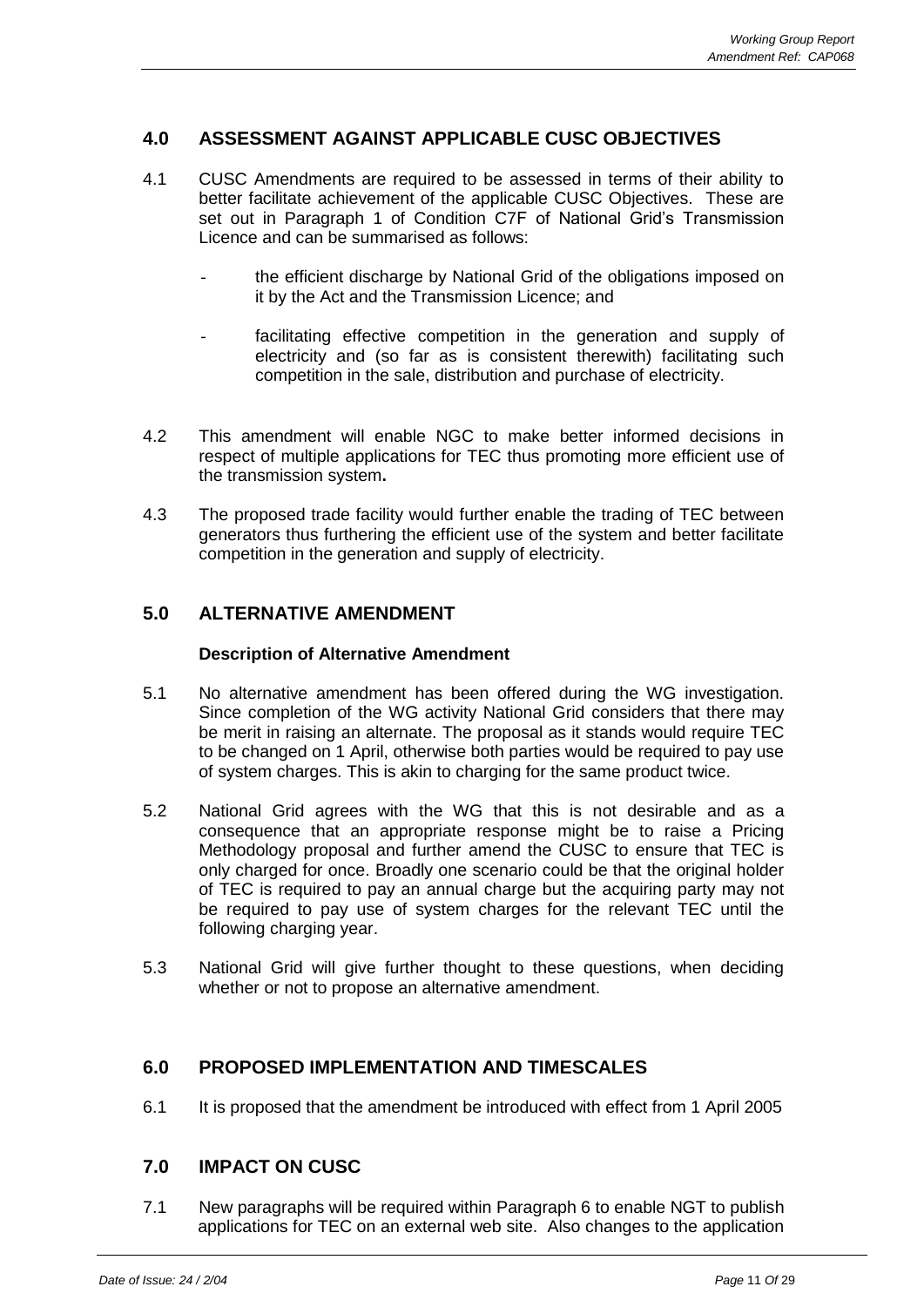forms to include the giving of consent for the publication of the data will be required. Should the posting of the transaction details be after processing of the trade, rather than at application this may not be necessary.

## **8.0 IMPACT ON INDUSTRY DOCUMENTS**

#### **Impact on Core Industry Documents**

- 8.1 It was intended to use existing Charging Methodologies to cover the application and conversion rate calculation charges in a cost reflective manner, so no changes to the NGT Statement of the Use of System Charging Methodology were envisaged.
- 8.2 This still holds true for the application and conversion rate charges, but the Statement of the Use of System Charging Methodologies requires modification where the recovery of TNUoS charges associated with TEC is concerned. There are essentially two different options.
- 8.3 The first, in which TEC trades transactions are only permitted at the end of each financial year, so that there is no double charging of the Use of System Charges. This is purer in the sense that TEC is an annual product and so cannot really be transferred within year, but reduces the benefit of the modification to the potential purchaser by up to 11 months.
- 8.4 In the second option, the trade would be permitted inter year, with the obligation for the TNUoS charges staying with the seller for the remainder of the financial year. The obligation is transferred to the buyer at the start of the new financial year.
- 8.5 The agreement between the trading parties could of course allow for the recovery of the charges from the purchaser.
- 8.6 These methods both avoid any over or under recovery of TNUoS charges during the course of a year, but there would still be a requirement to modify the kT factor to allow for the difference in NGT recovery when the magnitude of the conversion factor is less than one.

## **Impact on other Industry Documents**

8.7 None found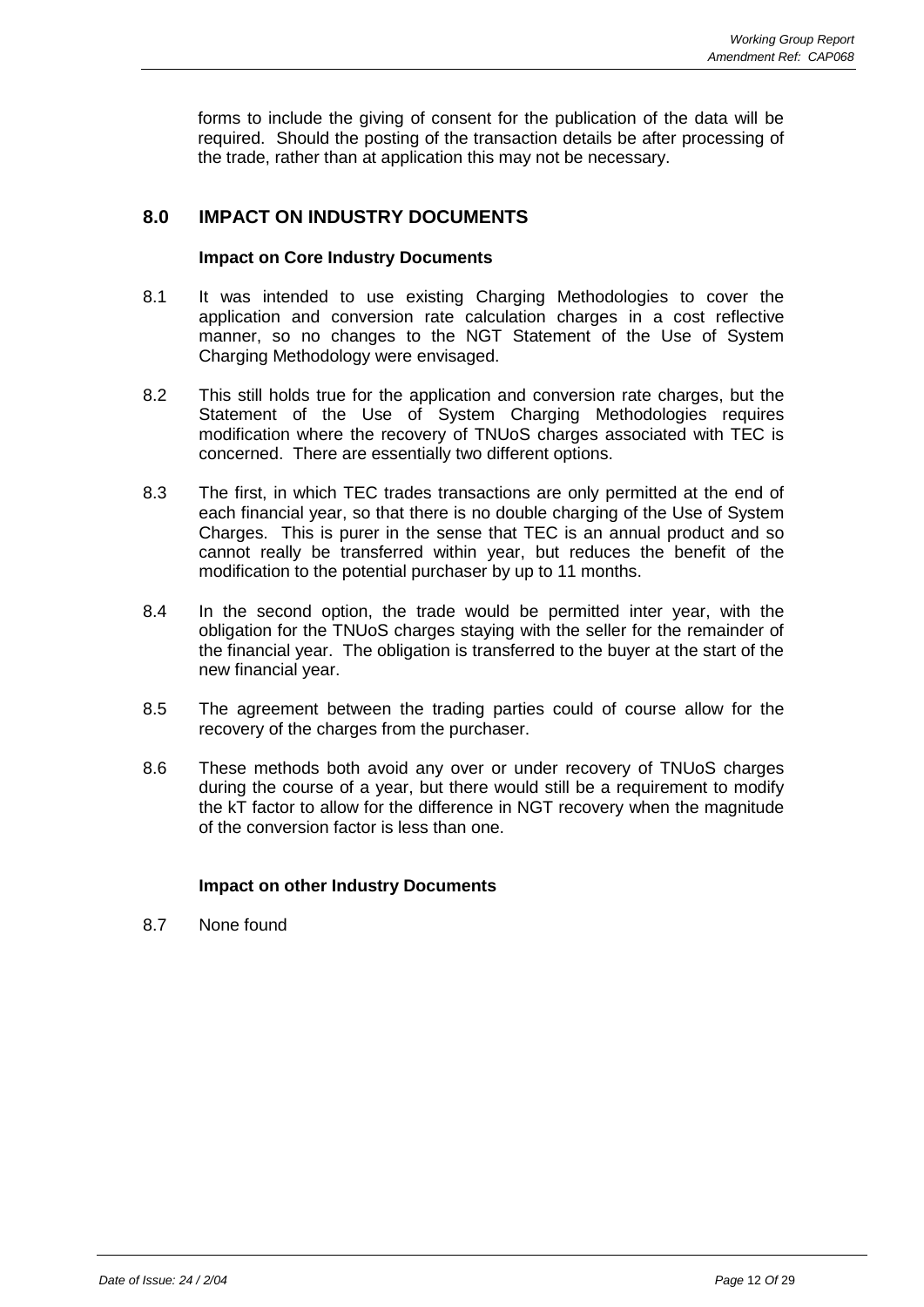## **Annex 1 – Working Group Terms of Reference and Membership**

## **CAP068- Competing Requests for TEC**

## **RESPONSIBILITIES**

- 1. **The Working Group is responsible for assisting the CUSC Amendments Panel in the evaluation of CUSC Amendment Proposal CAP068 tabled by National Grid at the Amendments Panel meeting on 21 November 2003.**
- 2. **The proposal must be evaluated to consider whether it better facilitates achievement of the applicable CUSC objectives. These can be summarised as follows:**
	- **(a) the efficient discharge by the Licensee of the obligations imposed on it by the Act and the Transmission Licence; and**
	- **(b) facilitating effective competition in the generation and supply of electricity, and (so far as consistent therewith) facilitating such competition in the sale, distribution and purchase of electricity.**
- 3. **It should be noted that additional provisions apply where it is proposed to modify the CUSC amendment provisions, and generally reference should be made to the Transmission Licence for the full definition of the term.**

#### SCOPE OF WORK

- 4. **The Working Group must consider the issues raised by the Amendment Proposal and consider if the proposal identified better facilitates achievement of the Applicable CUSC Objectives.**
- 5. **In addition to the overriding requirement of paragraph 4, the Working Group shall consider and report on the following specific issues:**
	- Confidentiality issues surrounding the bulleting board and the facilitated trading approach and any consequential changes required to the Grid Code;
	- Any consequential changes required to the Transmission Licence;
	- Possible permutations on CAP068 e.g. facilitating the trading of TEC in packages;
	- Worked examples to test the robustness of CAP068;
	- The basis for charging for the exchange rate calculation; and
	- Review of the legal text.
- 6. The Working Group is responsible for the formulation and evaluation of any Alternative Amendments arising from Group discussions which would, as compared with the Amendment Proposal, better facilitate achieving the applicable CUSC objectives in relation to the issue or defect identified. The Working Group shall have due regard to Core Industry Documents and other industry documents in the evaluation of the Amendment Proposal and any Alternative Amendment.
- 7. The Working Group is to submit their final report to the CUSC Panel Secretary on 19<sup>th</sup> February 2004 for circulation to Panel Members. The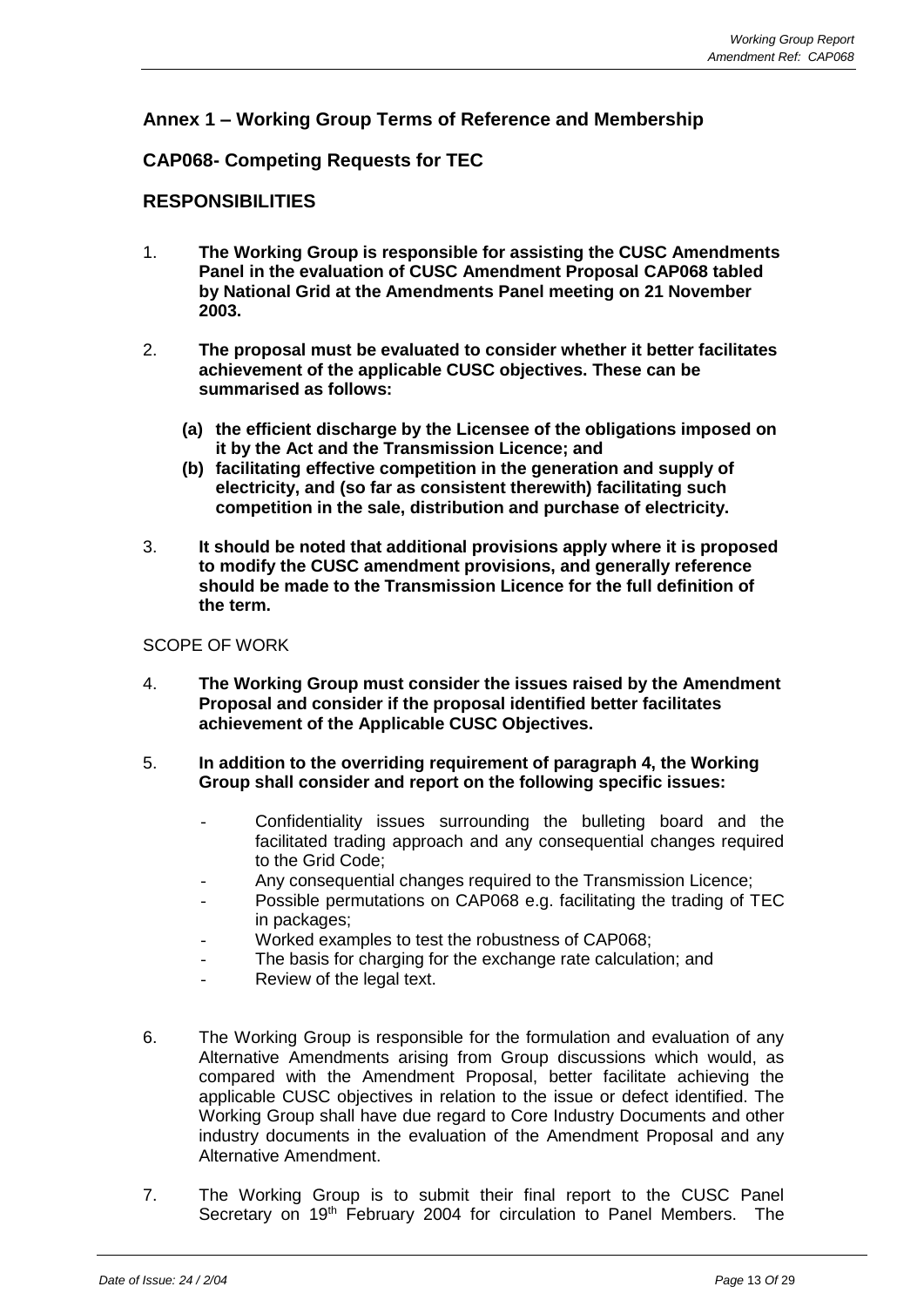conclusions will be presented to the CUSC Panel meeting on 27<sup>th</sup> February 2004.

#### MEMBERSHIP

8. It is recommended that the Working Group has the following members:

| Chair                            | Dick Cecil            |
|----------------------------------|-----------------------|
| <b>National Grid</b>             | <b>Russell Cooper</b> |
| <b>Industry Representatives</b>  | Malcolm Taylor        |
|                                  | Danielle Lane         |
|                                  | Russell Hill          |
|                                  | <b>Gayle Cairns</b>   |
|                                  | Simon Lord            |
| <b>Authority Representatives</b> | Richard Ford          |
|                                  | <b>Kristian Myhre</b> |
| <b>Technical Secretary</b>       | <b>Gregory Tzemis</b> |

9. The membership can be amended from time to time by the CUSC Amendments Panel.

#### RELATIONSHIP WITH AMENDMENTS PANEL

- 10. The Working Group shall seek the views of the Amendments Panel before taking on any significant amount of work. In this event the Working Group Chairman should contact the CUSC Panel Secretary.
- 11. Where the Working Group requires instruction, clarification or guidance from the Amendments Panel, particularly in relation to their Scope of Work, the Working Group Chairman should contact the CUSC Panel Secretary**.**

#### **MEETINGS**

12. The Working Group shall, unless determined otherwise by the Amendments Panel, develop and adopt its own internal working procedures and provide a copy to the Panel Secretary for each of its Amendment Proposals.

## **REPORTING**

- 13. The Working Group Chairman shall prepare a final report to the February 2004 Amendments Panel responding to the matter set out in the Terms of Reference.
- 14. A draft Working Group Report must be circulated to Working Group members with not less than five business days given for comments.
- 15. Any unresolved comments within the Working Group must be reflected in the final Working Group Report.
- 16. The Chairman (or another member nominated by him) will present the Working Group report to the Amendments Panel as required.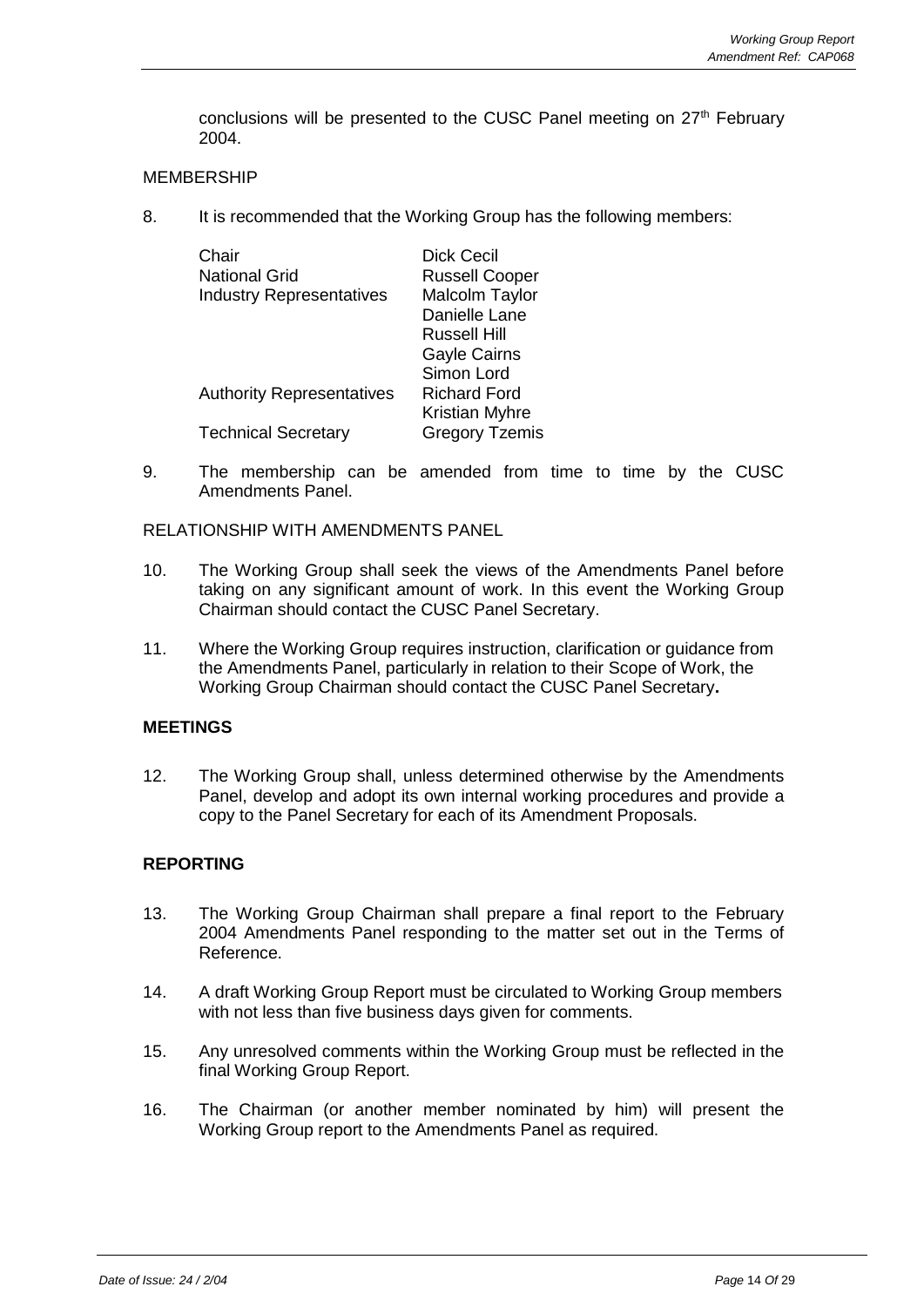## **Annex 2 – Proposed Text to modify CUSC**

## **Part A - Text to give effect to the Proposed Amendment**

**Clean Version**

#### CAP 068 DRAFT LEGAL TEXT

Delete the words "Revision of" from the heading to Paragraph 6.30 of **CUSC** and amend the contents page to Section 6 accordingly.

Add the following as Paragraph 6.30.3

- 6.30.3 **Exchange Rate Requests**
- 6.30.3.1 **NGC** shall establish and maintain a **TEC Register** published on the **NGC Website** recording the details set out in 6.30.5.2.
- 6.30.3.2 The **TEC Register** shall set out the name of the **Applicant**, the **Connection Site** (or in the case of an **Embedded Generator** site of connection), the **Transmission Entry Capacity** offered, the year of connection to (or in the case of an **Embedded Generator** the year for use of) the **NGC Transmission System** in respect of any outstanding **Connection Offers**, **Use of System Generation Offers** or any **Modification Offers** in respect of a change in a **User's Transmission Entry Capacity**.
- 6.30.3.3 The details of the **Connection Offers, Use of System Generation Offers** and **Modification Offers** shall be recorded on the **TEC Register** within 5 **Business Days** of such offers being made by **NGC.**  The **TEC Register** shall also be updated periodically to remove those cases where a **Connection Offer, Use of System Generation Offer**  or **Modification Offer** has been signed or has lapsed.
- 6.30.3.4 Subject to the payment of its **Reasonable Charges, NGC** shall, as soon as reasonably practicable after receipt of an **Exchange Rate Request** calculate the **Exchange Rate**.
- 6.30.3.5 In the event that the parties wish to proceed with a **TEC Trade** on the basis of the **Exchange Rate** then the **Applicant** shall notify **NGC** and **NGC** shall revise the **Applicants Connection Offer, Use of System Generation Offer** or **Modification Offer** (as appropriate) to reflect and conditional upon such **TEC Trade.** This revised offer shall remain open for acceptance by the **User** for the remainder of the original offer period.

The following new definitions shall be added to Section 11 of CUSC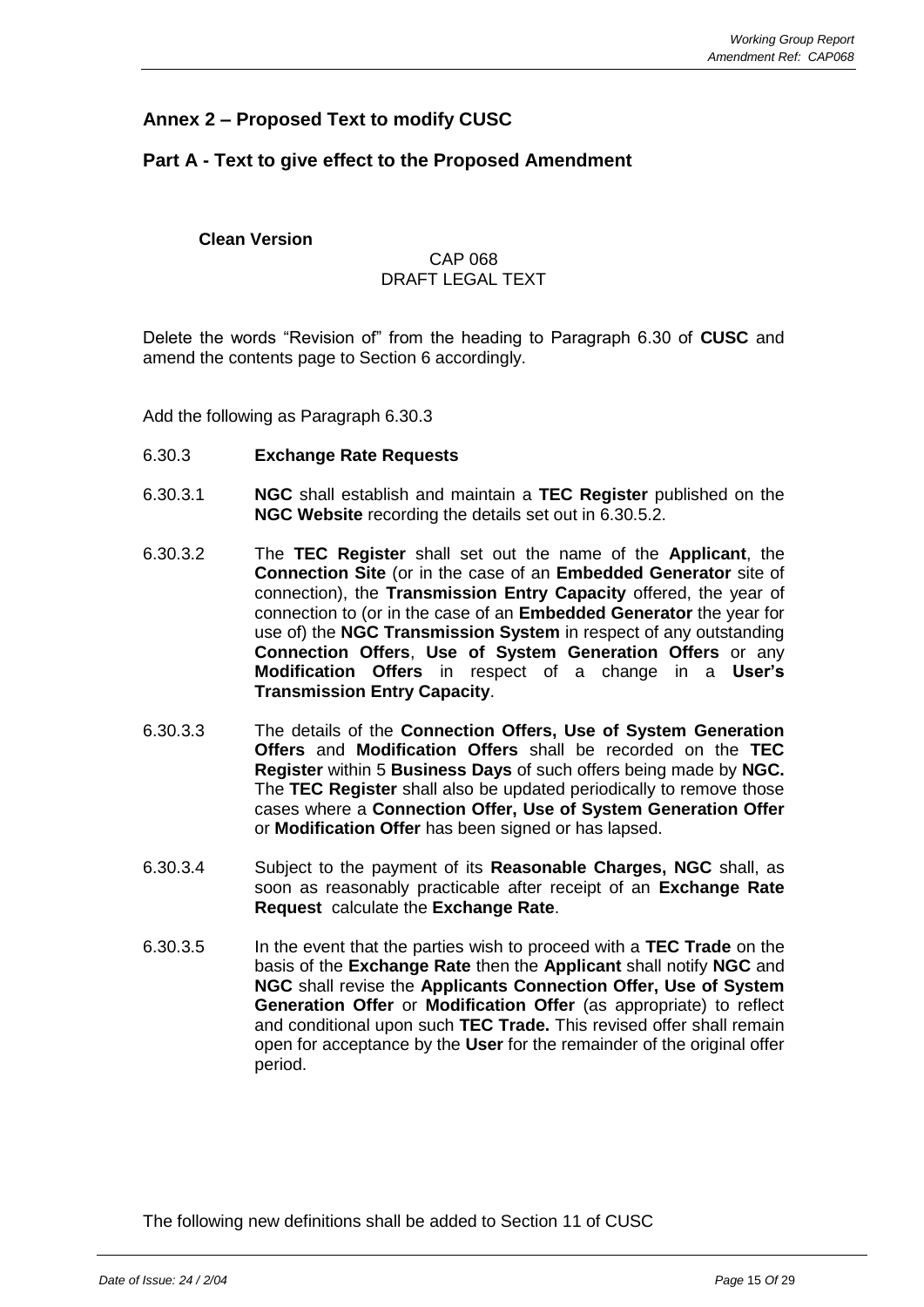| <b>Exchange Rate</b>                  | the Transmission Entry Capacity<br>available to a specific party as a direct<br>result of a specific reduction in the                                      |
|---------------------------------------|------------------------------------------------------------------------------------------------------------------------------------------------------------|
|                                       | <b>Transmission Entry</b><br><b>Capacity</b><br>available to another party.                                                                                |
| <b>Exchange Rate Request</b>          | a joint request from an Applicant and<br>another User or Applicant to calculate<br>the Exchange Rate that would apply<br>were they to agree to a TEC Trade |
| <b>TEC Register</b>                   | The register set up by <b>NGC</b> pursuant to<br>Paragraph 6.30.3.1                                                                                        |
| <b>TEC Trade</b>                      | their<br>trade between<br>parties of<br>a<br>respective Transmission<br><b>Entry</b><br>Capacity.                                                          |
| <b>Use of System Generation Offer</b> | A Use of System Offer in substantially<br>the form of Exhibit E to CUSC                                                                                    |

The notes within CUSC Exhibit B (Connection Application) shall be amended by the addition of the paragraph below and the following paragraphs renumbered accordingly;

9 In accordance with Paragraph 6.30.3 of **CUSC NGC** will need to disclose certain information contained in the application and any **Offer** made and shall need authorisation from the **Applicant** in respect of this.

The signature page of CUSC Exhibit B (Connection Application) shall be amended by the addition of the paragraph below and the following paragraphs renumbered accordingly;

We confirm our agreement to the disclosure in the manner set out in Paragraph 6.30.3 of **CUSC** of the information specified in such Paragraph.

The notes within CUSC Exhibit D (Use of System Application) shall be amended by the addition of the paragraph below and the following paragraphs renumbered accordingly;

10 In accordance with Paragraph 6.30.3 of **CUSC NGC** will need to disclose certain information contained in the application and any **Offer** made and shall need authorisation from the **Applicant** in respect of this.

The signature page of CUSC Exhibit D (Use of System Application) shall be amended by the addition of the paragraph below and the following paragraphs renumbered accordingly;

We confirm our agreement to the disclosure in the manner set out in Paragraph 6.30.3 of **CUSC** of the information specified in such Paragraph.

The notes within CUSC Exhibit I (Modification Application) shall be amended by the addition of the paragraph below and the following paragraphs renumbered accordingly;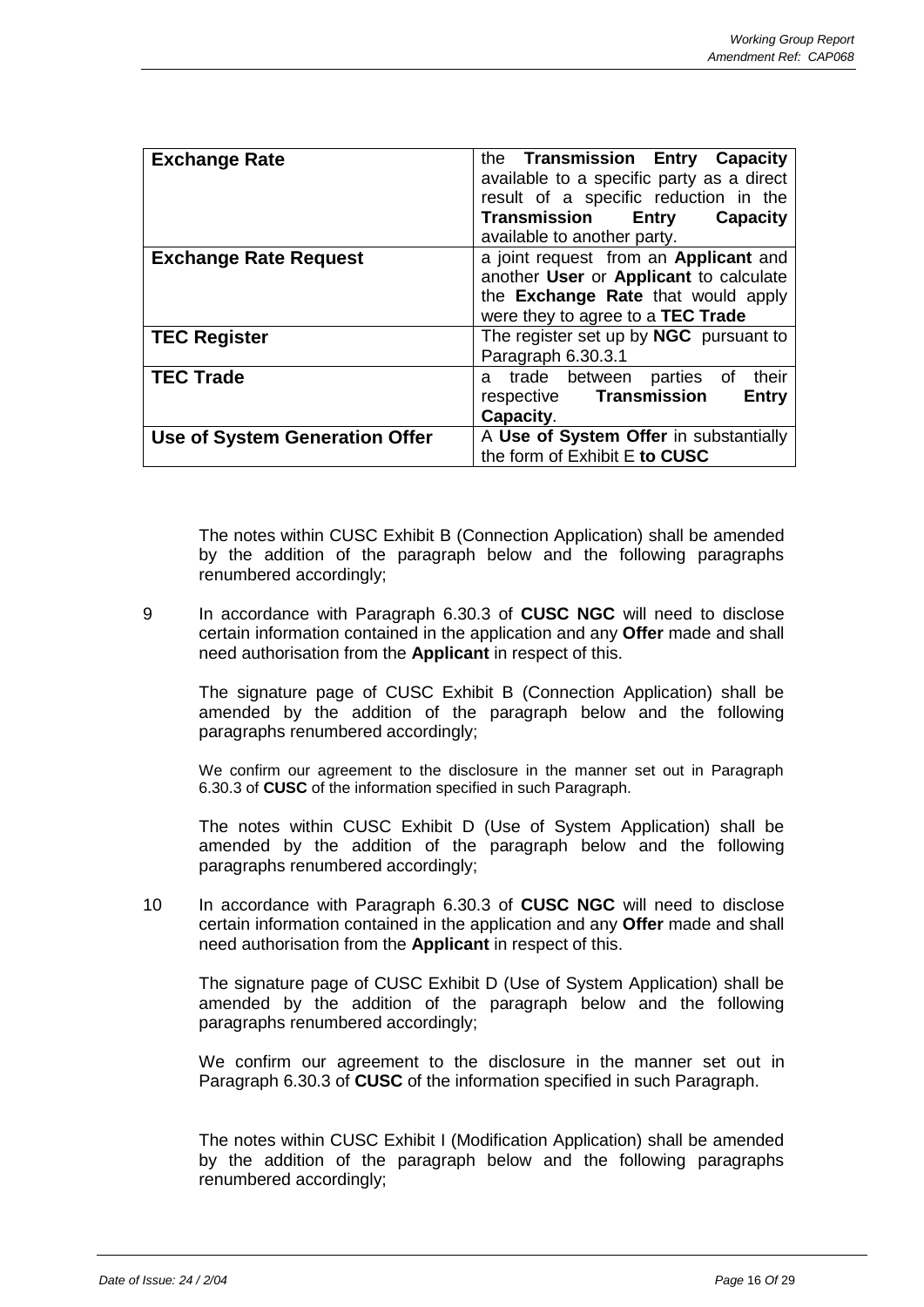9 In accordance with Paragraph 6.30.3 of **CUSC NGC** will need to disclose certain information contained in the application and any **Offer** made and shall need authorisation from the **Applicant** in respect of this.

The signature page of CUSC Exhibit I (Modification Application) shall be amended by the addition of the paragraph below and the following paragraphs renumbered accordingly;

We confirm our agreement to the disclosure in the manner set out in Paragraph 6.30.3 of **CUSC** of the information specified in such Paragraph.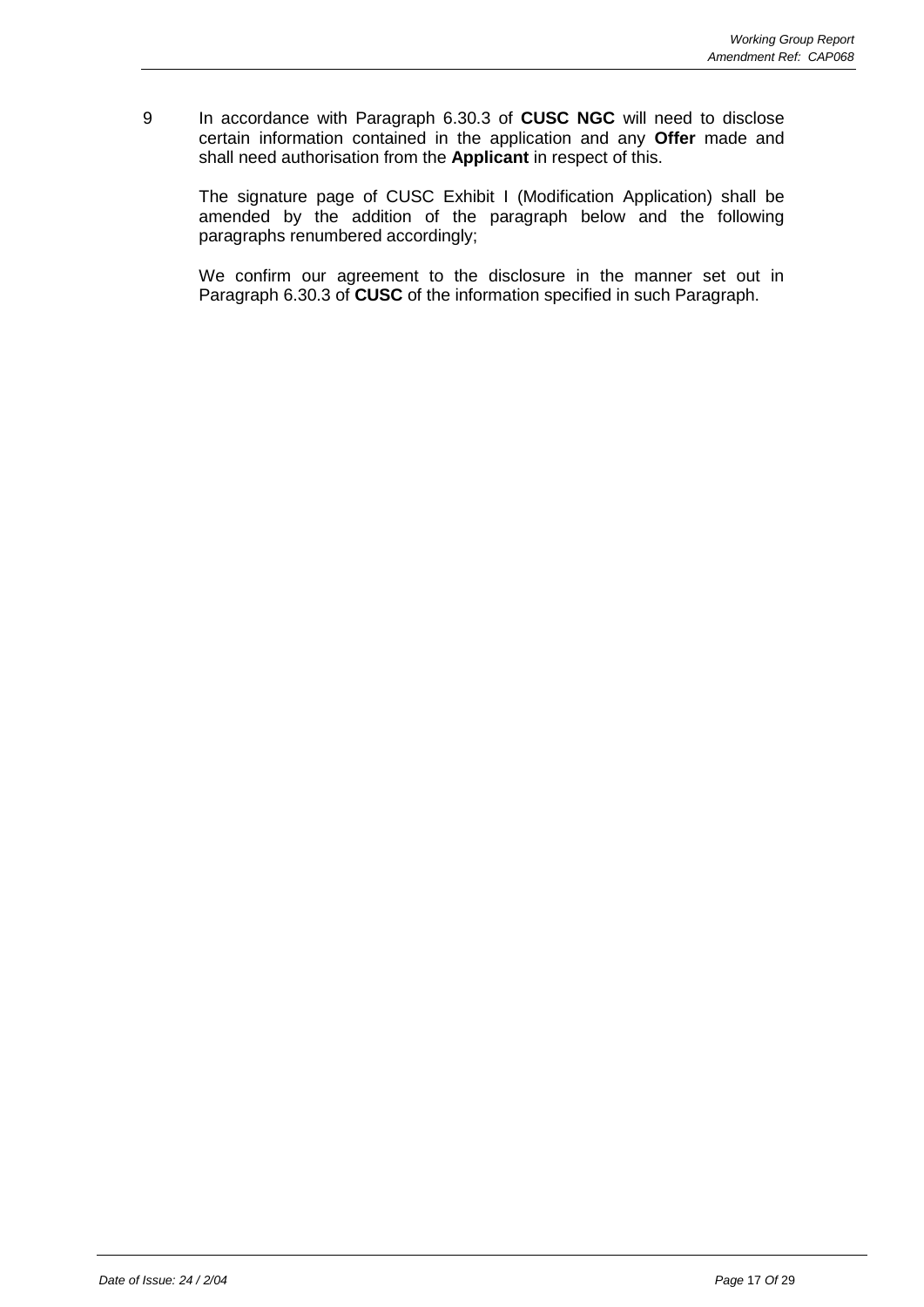# **Annex 3 – Amendment Proposal Form**

| <b>CUSC Amendment Proposal Form</b>                                                                                                                                                                                                                                                                                                                                                                                                                                                                                                               | <b>CAP:068</b> |
|---------------------------------------------------------------------------------------------------------------------------------------------------------------------------------------------------------------------------------------------------------------------------------------------------------------------------------------------------------------------------------------------------------------------------------------------------------------------------------------------------------------------------------------------------|----------------|
| <b>Title of Amendment Proposal:</b>                                                                                                                                                                                                                                                                                                                                                                                                                                                                                                               |                |
| <b>Competing Requests for TEC</b><br>Description of the Proposed Amendment (mandatory by proposer):                                                                                                                                                                                                                                                                                                                                                                                                                                               |                |
| NGC will develop and provide a bulletin board that publishes all offers for<br>potential new generation and will introduce a Transmission Entry Capacity<br>(TEC) trade facility to administer the trading of TEC between generators.<br>The facilities will allow competing requests for TEC to be managed in an<br>equitable and transparent manner.                                                                                                                                                                                            |                |
| Users will be expected to inform NGC of applications for TEC in<br>accordance with existing arrangements described in the CUSC. When an<br>offer for TEC is made by NGC, the details of such offer (e.g generating<br>plant, date, quantity of TEC) will be published on a web page attached to<br>the Seven Year Statement Web-site.                                                                                                                                                                                                             |                |
| The proposal would allow trading of TEC (for example from moth-balled<br>plant to new generators) on a one - one basis at the same GSP or, subject<br>to a satisfactory exchange rate determination by NGC, between relevant<br>GSPs. Both the acquiring and selling generator would submit the enquiry<br>to NGC, who would then be expected to reply within timescales, as set out<br>in CUSC and depending on the extent of any necessary works to the<br>system. The process of determining an exchange rate will be a chargeable<br>service. |                |
| Description of Issue or Defect that Proposed Amendment seeks to Address<br>(mandatory by proposer):<br>Early publication of information regarding new offers for TEC is not enabled<br>by CUSC at present.                                                                                                                                                                                                                                                                                                                                        |                |
| Trading of TEC within generating zones is limited thus restricting potential<br>return of moth-balled plant for use by new generators which could be<br>perceived to limit the efficient allocation of resources across the system.                                                                                                                                                                                                                                                                                                               |                |
| Impact on the CUSC (this should be given where possible):                                                                                                                                                                                                                                                                                                                                                                                                                                                                                         |                |
| Introduction of new paragraphs within Section 6 of the CUSC to provide for<br>NGC to make applications for TEC published on an external web-site.<br>Changes to be incorporated to the application forms for TEC to allow for<br>disclosure of certain information.                                                                                                                                                                                                                                                                               |                |
|                                                                                                                                                                                                                                                                                                                                                                                                                                                                                                                                                   |                |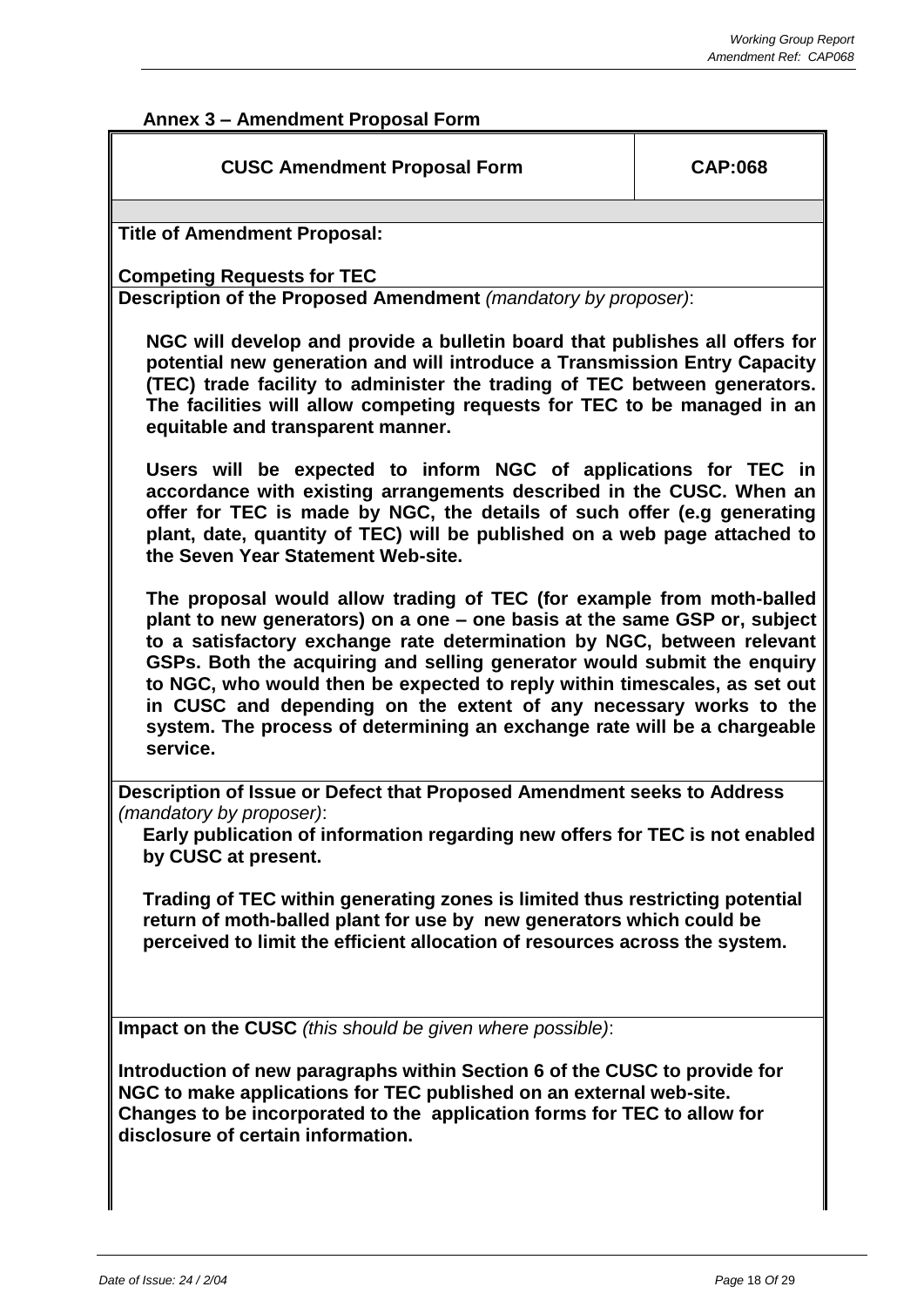**Impact on Core Industry Documentation** *(this should be given where possible)*:

**Although not a core industry document, the above changes will not impact on NGT's Statement of the Use of System Charging Methodology, the calculation of exchange rates and charges for applications for TEC would be via existing charging methodology.** 

**Impact on Computer Systems and Processes used by CUSC Parties** *(this should be given where possible)*:

**Development of bulletin board, via web-based technology. Development of trade facility**

**Details of any Related Modifications to Other Industry Codes** *(where known)*:

**CUSC Amendment Proposal 043 (CAP043): Transmission Access - Definition**

**Justification for Proposed Amendment with Reference to Applicable CUSC Objectives\*\*** *(mandatory by proposer)*:

**This amendment will enable NGC to make better informed decisions in respect of multiple applications for TEC thus promoting more efficient use of the transmission system.** 

**The proposed trade facility would further enable the trading of TEC between generators thus furthering the efficient use of the system and better facilitate competition in the generation and supply of electricity.**

| <b>Details of Proposer:</b><br><b>Organisation's Name:</b>                                                | <b>National Grid</b>         |
|-----------------------------------------------------------------------------------------------------------|------------------------------|
| Capacity in which the<br>Amendment is being proposed:<br>(i.e. CUSC Party, BSC Party or<br>"energywatch") | <b>CUSC Party</b>            |
| Details of Proposer's                                                                                     |                              |
| <b>Representative:</b>                                                                                    | <b>Russell Cooper</b>        |
| Name: I                                                                                                   | <b>National Grid Transco</b> |
| Organisation:                                                                                             | 01926 656029                 |
| Telephone Number:                                                                                         | mike.calviou@ngtuk.com       |
| Email Address:                                                                                            |                              |
| <b>Details of Representative's</b>                                                                        |                              |
| Alternate:                                                                                                | <b>Andy Balkwill</b>         |
| Name:                                                                                                     | <b>National Grid Transco</b> |
| Organisation:                                                                                             | 01926 656144                 |
| Telephone Number:                                                                                         | russell.cooper@ngtuk.com     |
| Email Address:                                                                                            |                              |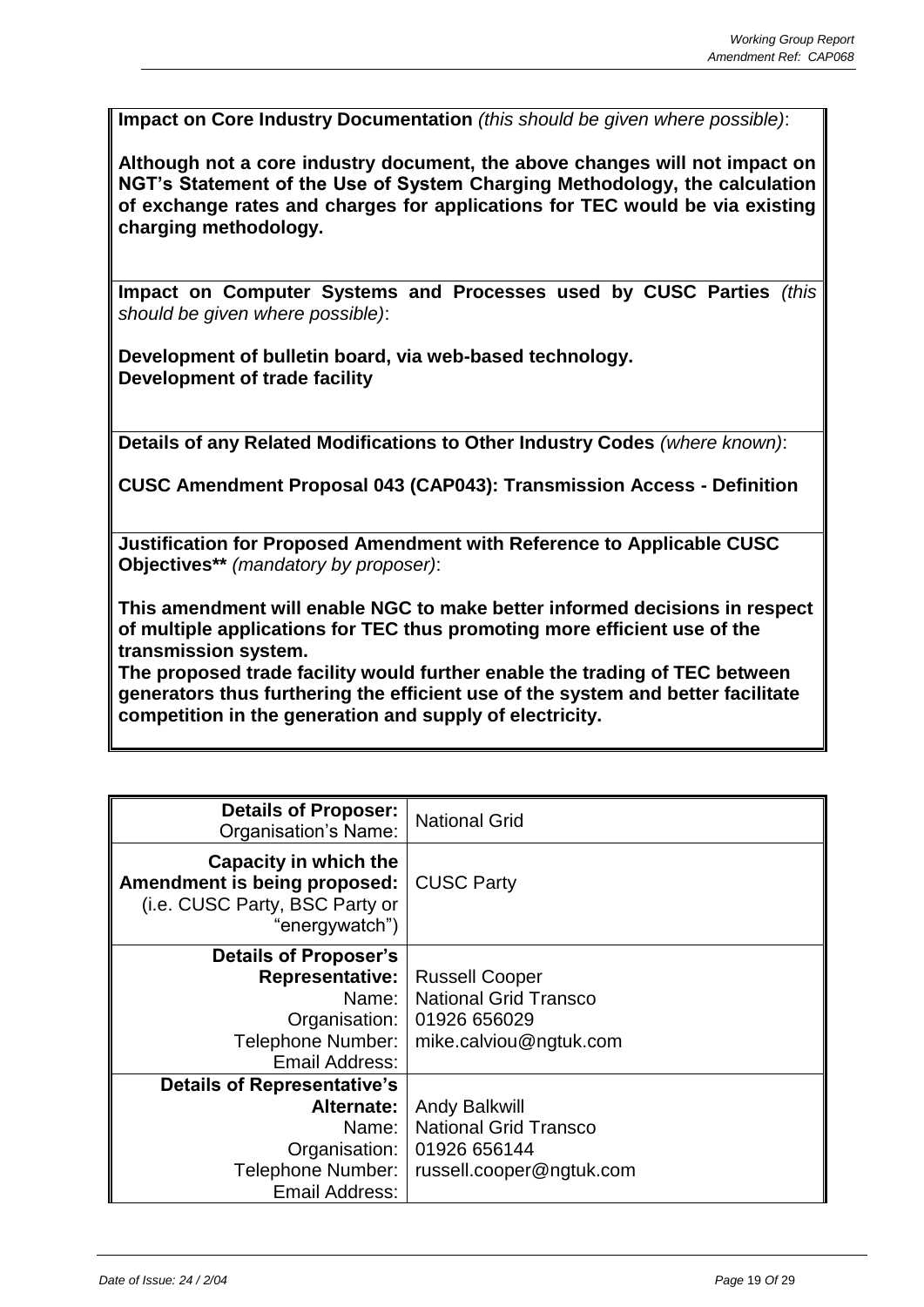## **Attachments (Yes/No): [Yes] If Yes, Title and No. of pages of each Attachment: [Legal Text]**

## **Notes:**

- 1. Those wishing to propose an Amendment to the CUSC should do so by filling in this "Amendment Proposal Form" that is based on the provisions contained in Section 8.15 of the CUSC. The form seeks to ascertain details about the Amendment Proposal so that the Amendments Panel can determine more clearly whether the proposal should be considered by a Working Group or go straight to wider National Grid Consultation.
- 2. The Panel Secretary will check that the form has been completed, in accordance with the requirements of the CUSC, prior to submitting it to the Panel. If the Panel Secretary accepts the Amendment Proposal form as complete, then he will write back to the Proposer informing him of the reference number for the Amendment Proposal and the date on which the Proposal will be considered by the Panel. If, in the opinion of the Panel Secretary, the form fails to provide the information required in the CUSC, then he may reject the Proposal. The Panel Secretary will inform the Proposer of the rejection and report the matter to the Panel at their next meeting. The Panel can reverse the Panel Secretary's decision and if this happens the Panel Secretary will inform the Proposer.

The completed form should be returned to:

Richard Dunn Panel Secretary Commercial Development National Grid Company plc National Grid House Kirby Corner Road Coventry, CV4 8JY Or via e-mail to: [CUSC.Team@uk.ngrid.com](mailto:CUSC.Team@uk.ngrid.com)

(Participants submitting this form by email will need to send a statement to the effect that the proposer acknowledges that on acceptance of the proposal for consideration by the Amendments Panel, a proposer which is not a CUSC Party shall grant a licence in accordance with Paragraph 8.15.7 of the CUSC. A Proposer that is a CUSC Party shall be deemed to have granted this Licence).

3. Applicable CUSC Objectives\*\* - These are defined within the National Grid Company Transmission Licence under Section C7F, paragraph 15. Reference should be made to this section when considering a proposed amendment.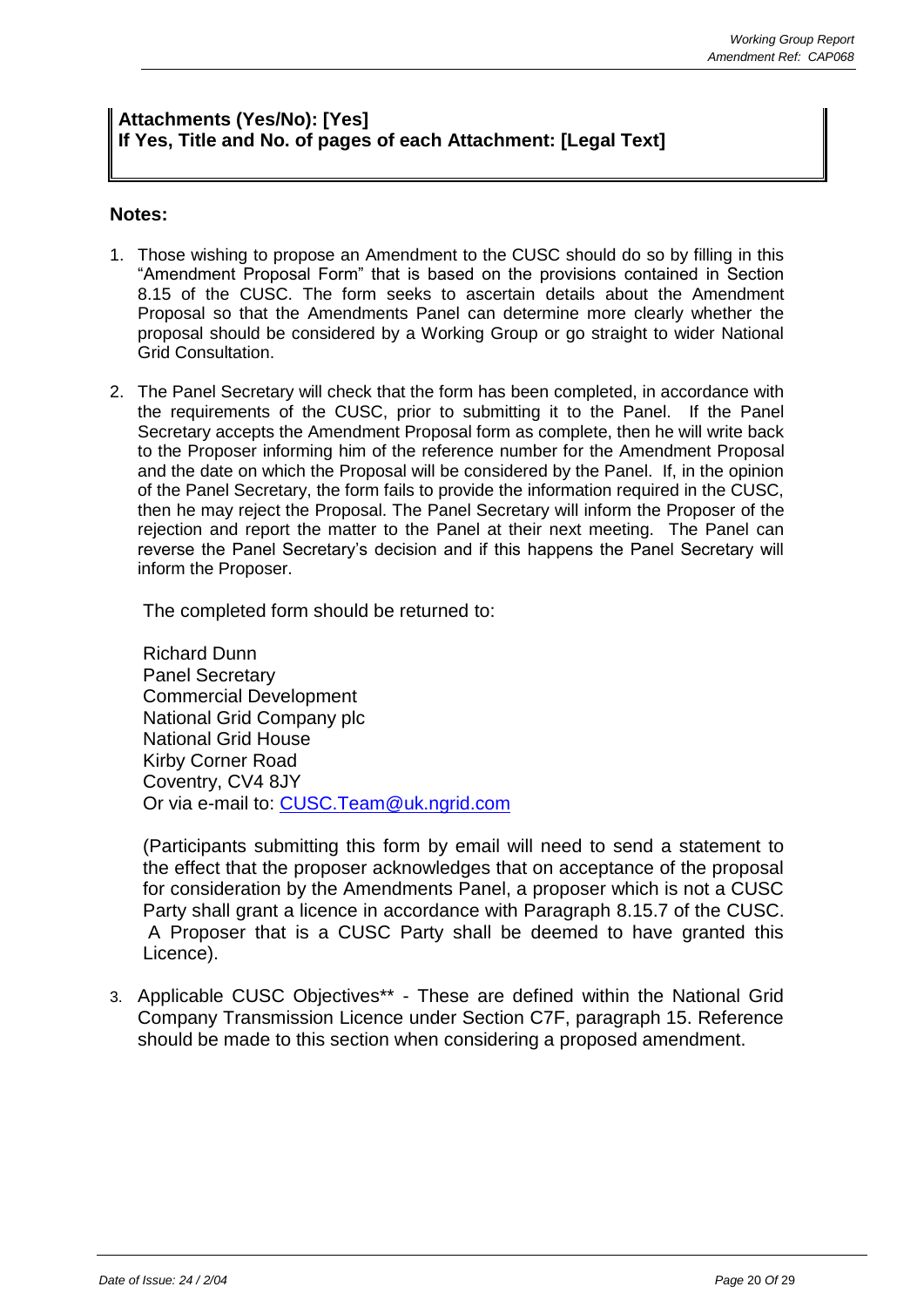## **Legal Text as Proposed with Amendment Paper**

## CAP 068 DRAFT LEGAL TEXT

Delete the words "Revision of" from the heading to Paragraph 6.30 of **CUSC**  and amend the contents page to Section 6 accordingly.

Add the following as Paragraph 6.30.3

## 6.30.3 **Exchange Rate Requests**

- 6.30.3.1 **NGC** shall establish and maintain a **TEC Register** published on the **NGC Website** recording the details set out in 6.10.5.2.
- 6.30.3.2 The **TEC Register** shall set out the name of the **Applicant**, the **Connection Site** (or in the case of an **Embedded Generator**  site of connection), the **Transmission Entry Capacity** offered, the year of connection to (or in the case of an **Embedded Generator** the year for use of) the **NGC Transmission System** in respect of any outstanding **Connection Offers**, **Use of System Generation Offers** or any **Modification Offers** in respect of a change in a **User's Transmission Entry Capacity**.
- 6.30.3.3 The details of the **Connection Offers, Use of System Generation Offers** and **Modification Offers** shall be recorded on the **TEC Register** within 5 **Business Days** of such offers being made by **NGC.** The **TEC Register** shall also be updated periodically to remove those cases where a **Connection Offer, Use of System Generation Offers** or **Modification Offer** has been signed or has lapsed.
- 6.30.3.4 Subject to the payment of its **Reasonable Charges, NGC** shall, as soon as reasonably practicable after receipt of an **Exchange Rate Request** calculate the **Exchange Rate**.
- 6.30.3.5 In the event that the parties wish to proceed with a **TEC Trade** on the basis of the **Exchange Rate** then the **Applicant** shall notify **NGC** and **NGC** shall revise the **Applicants Connection Offer, Use of System Generation Offer** or **Modification Offer**  (as appropriate) to reflect and conditional upon such **TEC Trade.** This revised offer shall remain open for acceptance by the **User** for the remainder of the original offer period.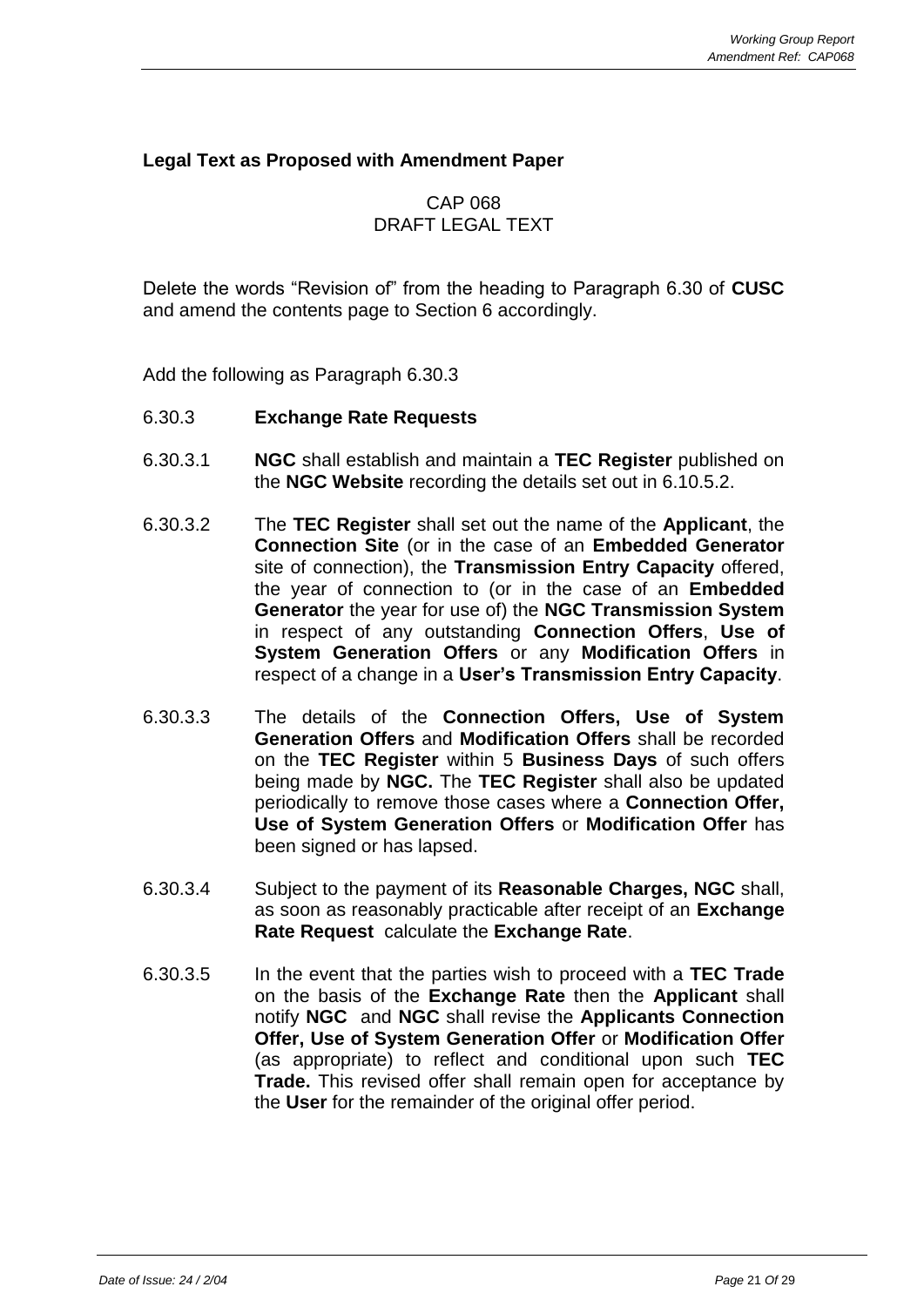| <b>Exchange Rate</b>                  | The Transmission Entry Capacity<br>available to a specific party as a<br>direct result of a specific reduction in<br>the Transmission Entry Capacity<br>available to another party. |
|---------------------------------------|-------------------------------------------------------------------------------------------------------------------------------------------------------------------------------------|
| <b>Exchange Rate Request</b>          | a joint request from an <b>Applicant</b><br>and another User or Applicant to<br>calculate the <b>Exchange Rate</b> that<br>would apply were they to agree to a<br><b>TEC Trade</b>  |
| <b>TEC Register</b>                   | <b>NGC</b><br>The register set up by<br>pursuant to Paragraph 6.30.3.1                                                                                                              |
| <b>TEC Trade</b>                      | a trade between parties of their<br>respective Transmission<br>Entry<br>Capacity.                                                                                                   |
| <b>Use of System Generation Offer</b> | in<br>Use of System<br>Offer<br>A<br>substantially the form of Exhibit E to<br><b>CUSC</b>                                                                                          |

The following new definitions shall be added to Section 11 of CUSC

- The notes within CUSC Exhibit B (Connection Application) shall be amended by the addition of the paragraph below and the following paragraphs renumbered accordingly;
- 9 In accordance with Paragraph 6.30.3 of **CUSC NGC** will need to disclose certain information contained in the application and shall need authorisation from the **Applicant** in respect of this.

The signature page of CUSC Exhibit B (Connection Application) shall be amended by the addition of the paragraph below and the following paragraphs renumbered accordingly;

We confirm our agreement to the disclosure in the manner set out in Paragraph 6.30.3 of **CUSC** of the information specified in such Paragraph.

The notes within CUSC Exhibit D (Use of System Application) shall be amended by the addition of the paragraph below and the following paragraphs renumbered accordingly;

10 In accordance with Paragraph 6.30.3 of **CUSC NGC** will need to disclose certain information contained in the application and shall need authorisation from the **Applicant** in respect of this.

The signature page of CUSC Exhibit D (Use of System Application) shall be amended by the addition of the paragraph below and the following paragraphs renumbered accordingly;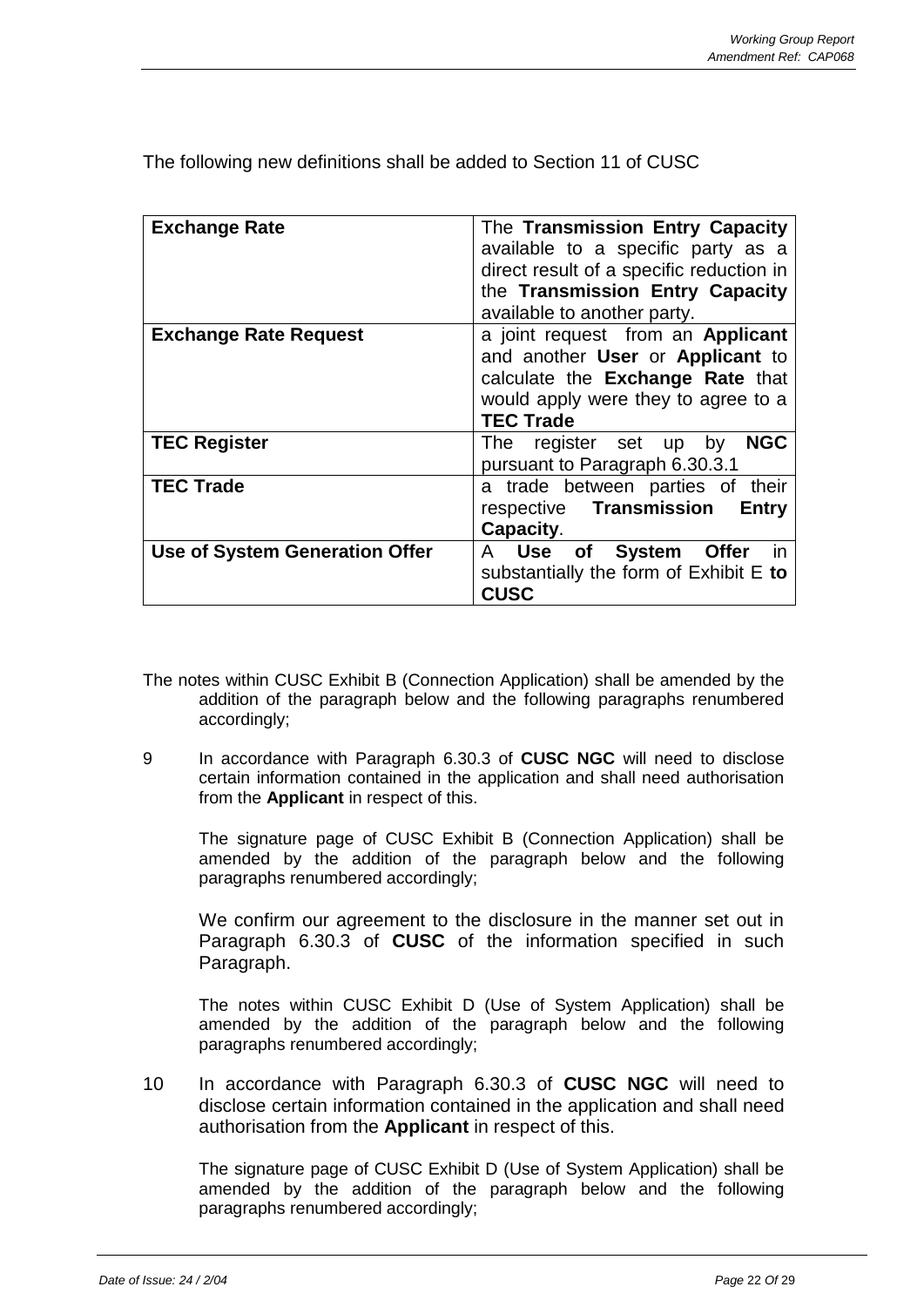We confirm our agreement to the disclosure in the manner set out in Paragraph 6.30.3 of **CUSC** of the information specified in such Paragraph.

The notes within CUSC Exhibit I (Modification Application) shall be amended by the addition of the paragraph below and the following paragraphs renumbered accordingly;

9 In accordance with Paragraph 6.30.3 of **CUSC NGC** will need to disclose certain information contained in the application and shall need authorisation from the **Applicant** in respect of this.

The signature page of CUSC Exhibit I (Modification Application) shall be amended by the addition of the paragraph below and the following paragraphs renumbered accordingly;

We confirm our agreement to the disclosure in the manner set out in Paragraph 6.30.3 of **CUSC** of the information specified in such Paragraph.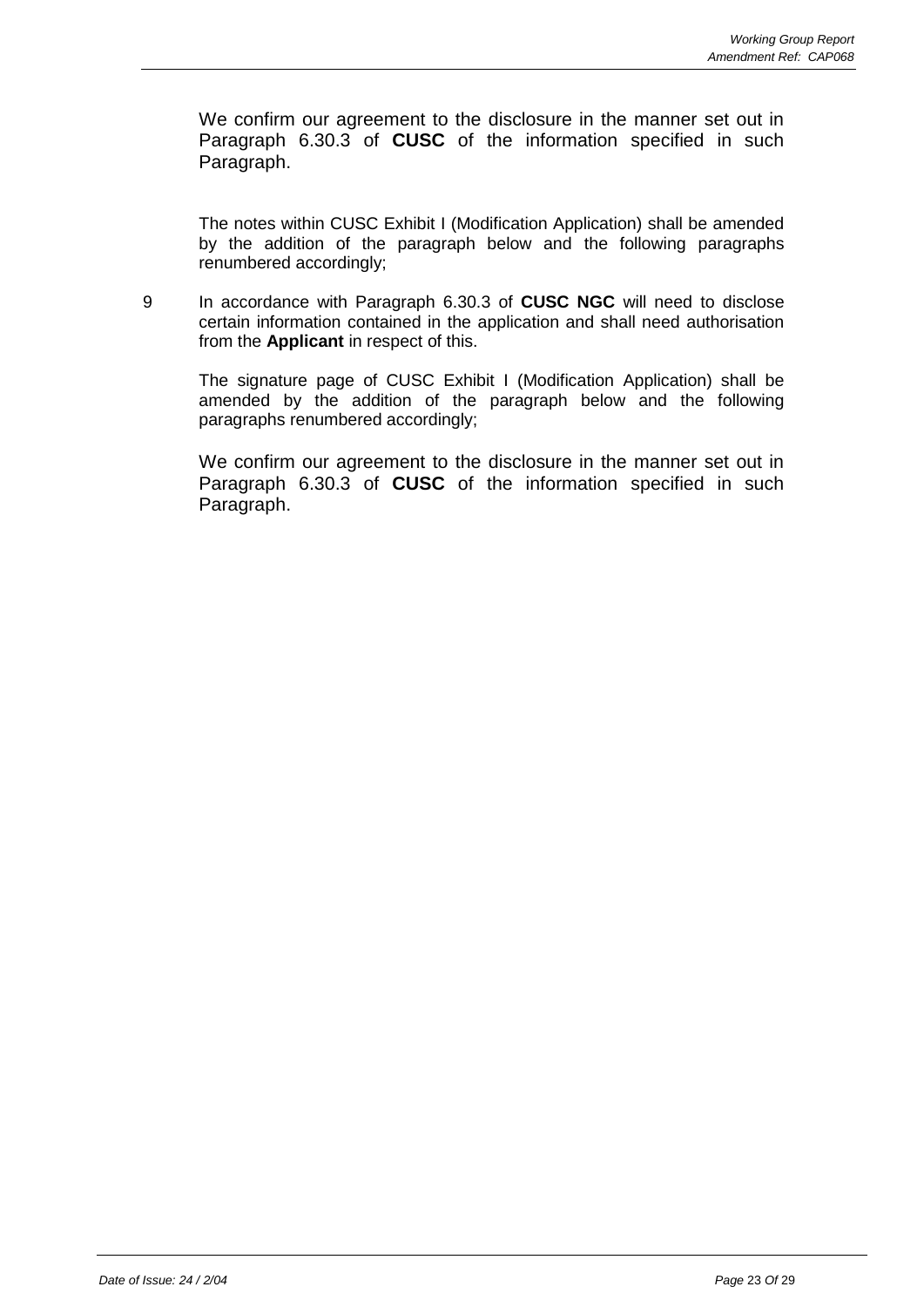## **Annex 4 – Internal Working Group Procedure**

- 1. Notes and actions from each meeting will be produced by the Technical Secretary (provided by National Grid) and circulated to the Chairman and Working Group members for review.
- 2. The Meeting notes and actions will be published on the National Grid CUSC Website after they have been agreed at the next meeting or sooner on agreement by Working Group members.
- 3. The Chairman of the Working Group will provide an update of progress and issues to the Amendments Panel each month as appropriate.
- 4. Working Group meetings will be arranged for a date acceptable to the majority of members and will be held as often as required as agreed by the Working Group in order to respond to the requirements of the Terms of Reference set by the Amendments Panel.
- 5. If within half an hour after the time for which the Working Group meeting has been convened the Chairman of the group is not in attendance, the meeting will take place with those present.
- 6. A meeting of the Working Group shall not be invalidated by any member(s) of the group not being present at the meeting.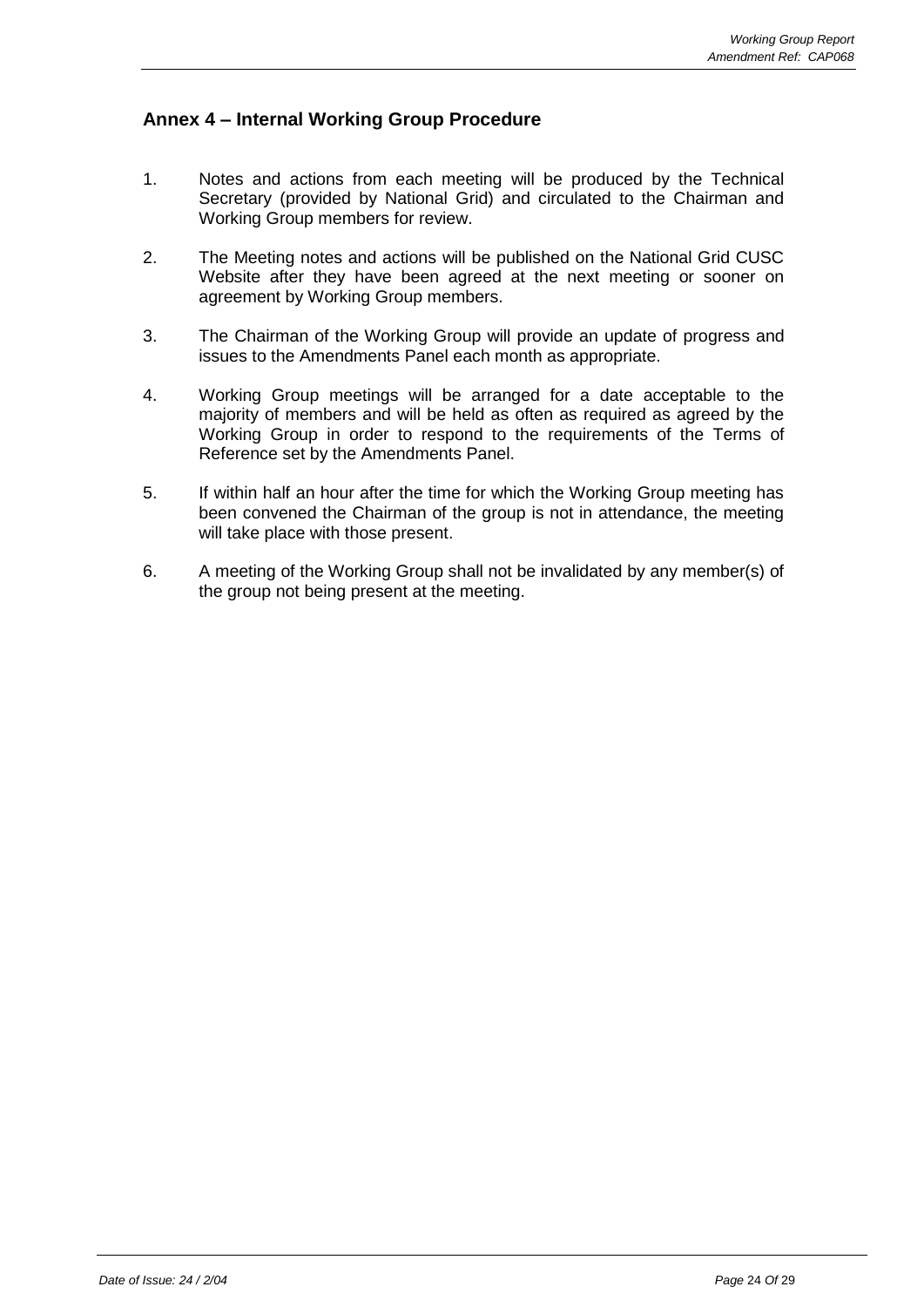|                                   | <b>APPLICATION</b><br><b>PROCESS -</b><br><b>TRANSPARENCY</b> |  |                                          |  |  |                                                                     |                            |                                        |                               |
|-----------------------------------|---------------------------------------------------------------|--|------------------------------------------|--|--|---------------------------------------------------------------------|----------------------------|----------------------------------------|-------------------------------|
|                                   |                                                               |  |                                          |  |  |                                                                     |                            |                                        |                               |
|                                   |                                                               |  |                                          |  |  |                                                                     |                            |                                        |                               |
|                                   |                                                               |  | Initial Discussion from Applicant to NGT |  |  | Valid                                                               |                            | Offer made Acceptance                  | Construction                  |
|                                   |                                                               |  |                                          |  |  | Application to to Applicant<br><b>NGT</b><br>Customer<br>Agreements |                            |                                        | Phase                         |
| <b>NGC</b><br><b>Activi</b><br>ty |                                                               |  |                                          |  |  |                                                                     |                            |                                        |                               |
|                                   | <b>Confidential</b>                                           |  |                                          |  |  | Confidential                                                        | <b>Confidential Public</b> |                                        | <b>Public</b>                 |
|                                   |                                                               |  | On-going discussions                     |  |  |                                                                     |                            |                                        |                               |
|                                   |                                                               |  |                                          |  |  |                                                                     |                            | Published in SYS<br>every three months | update                        |
|                                   |                                                               |  |                                          |  |  |                                                                     |                            |                                        |                               |
|                                   |                                                               |  |                                          |  |  |                                                                     |                            |                                        |                               |
|                                   |                                                               |  |                                          |  |  | 3 Months                                                            | 3 Months                   | Published<br>externally                | Typical 2/3-year<br>lead time |
|                                   |                                                               |  |                                          |  |  |                                                                     |                            |                                        |                               |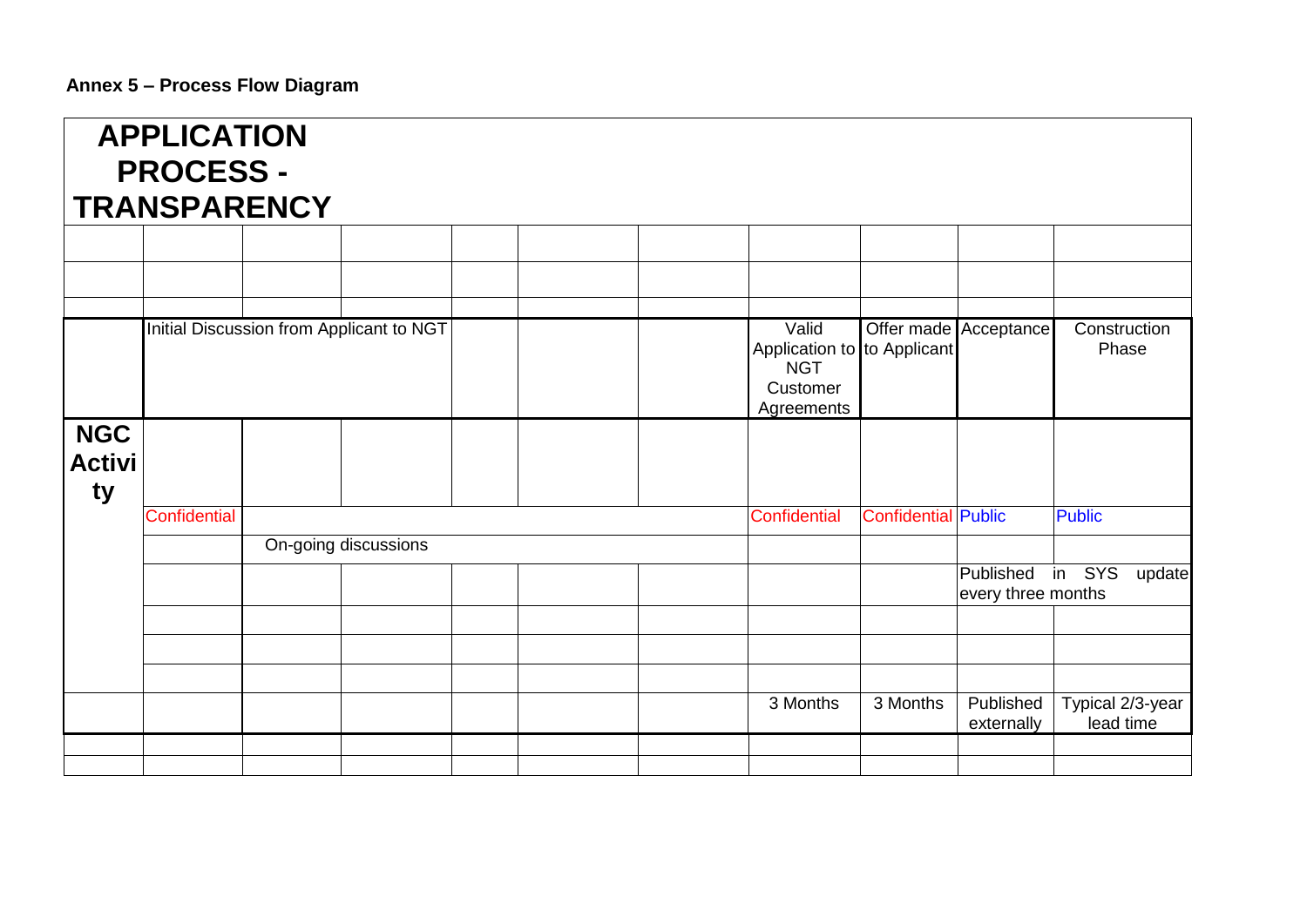| Initial<br><b>Discussion</b><br>with NGT | Obtain Land Contract with<br>Developer | Govt.<br>Consen<br>(DTI)<br>S14/36<br>Permis<br>sion to<br>Genera<br>te | Environment<br>Agency      | Local<br>Authority<br>Planning<br>Permission | Apply to NGT<br>for<br>Connection to<br>System | <b>OFFER</b>        | Acceptance<br>Rejection<br>of Offer | Construction<br>Phase |
|------------------------------------------|----------------------------------------|-------------------------------------------------------------------------|----------------------------|----------------------------------------------|------------------------------------------------|---------------------|-------------------------------------|-----------------------|
| <b>Generator</b>                         |                                        |                                                                         |                            |                                              |                                                |                     |                                     |                       |
| <b>Process</b>                           |                                        |                                                                         |                            |                                              |                                                |                     |                                     |                       |
| <b>Confidential Confidential</b>         | Confidential                           | Initially confidential until Public<br>Government<br>approval<br>given. |                            |                                              | Confidential                                   | Offer made Accepted |                                     | <b>Public</b>         |
|                                          |                                        |                                                                         |                            |                                              |                                                |                     |                                     |                       |
|                                          |                                        |                                                                         | <b>Public Consultation</b> |                                              |                                                |                     |                                     |                       |
|                                          |                                        |                                                                         |                            | lodged<br>Plans<br>Authority                 | with Local                                     |                     |                                     |                       |
|                                          |                                        |                                                                         |                            | premises                                     | Letters sent to surrounding                    |                     |                                     |                       |
|                                          |                                        | Environmental<br>carried out                                            |                            | Impact Assessment                            |                                                |                     |                                     |                       |
|                                          |                                        | Plans lodged with Local Notice                                          |                            |                                              | in<br>local                                    |                     |                                     |                       |
|                                          |                                        | Authority                                                               |                            | placed<br>newspaper                          |                                                |                     |                                     |                       |
|                                          |                                        |                                                                         |                            |                                              |                                                |                     |                                     |                       |
|                                          |                                        |                                                                         |                            | Consultation<br>parties                      | with affected                                  |                     |                                     |                       |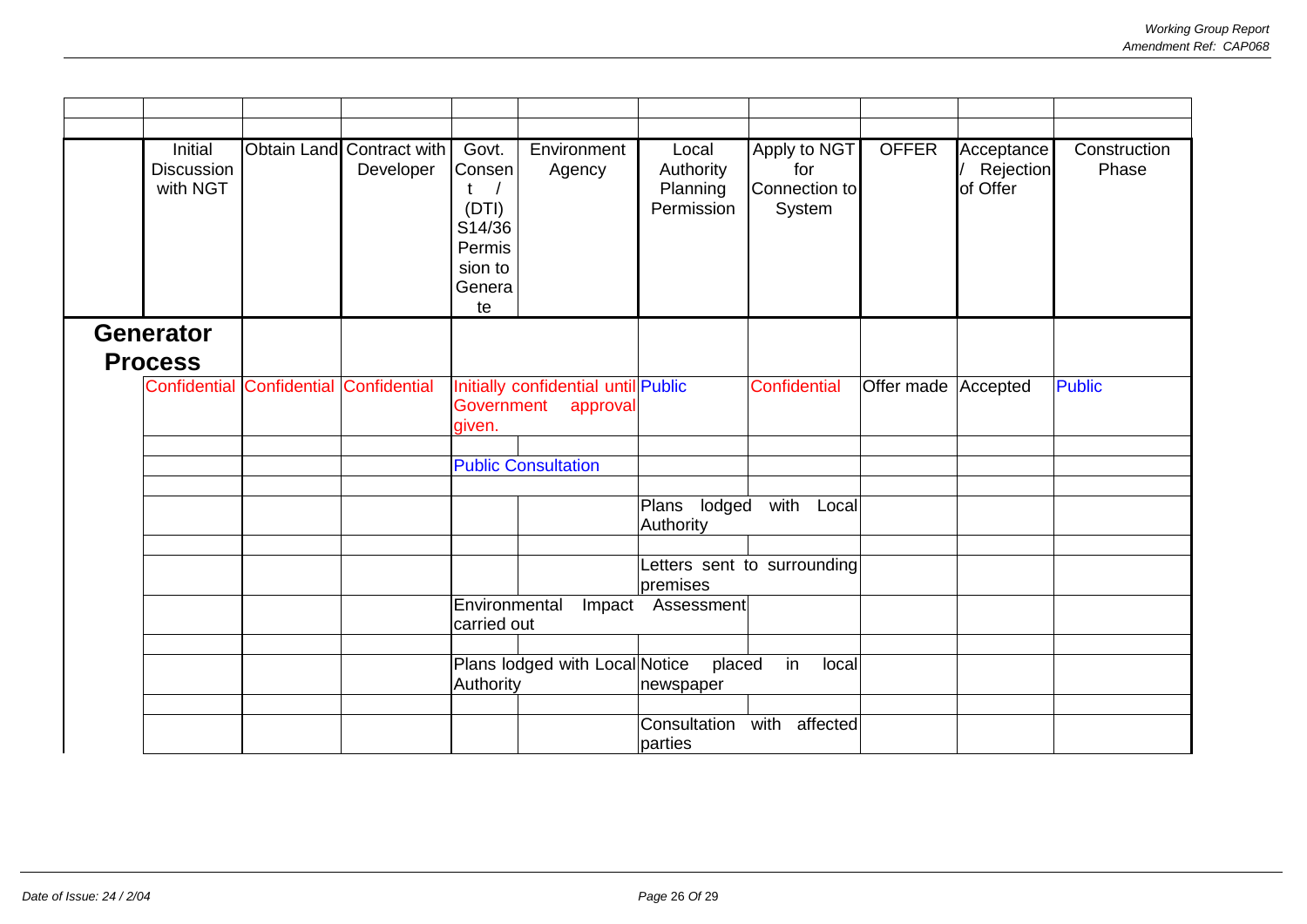## **Annex 6 – Worked Examples**

TEC Trading Scenarios- Amended after Meeting 9/1/04

Following discussion the 4 scenarios sketched before the meeting can be collapsed into 2 scenarios, intra GSPand interGSP, with comments to cover multiple sellers or purchasers. The scenario for new purchasers is very similar to existing seeking to extend or to return to a previously held higher level of TEC.

Also, it must be remembered that these scenarios only come into play in the event that the usual route (request additional TEC from NGT, NGT make an offer, and the offer is consistent with the timescales that suit the requester) has problems, typically delay.

1. Scenario 1-Intra GSP

| <b>Purchasing Party (PP)</b>                     |                                                                                                                                                       |
|--------------------------------------------------|-------------------------------------------------------------------------------------------------------------------------------------------------------|
| Status of party                                  | Existing Plant, or new plant with Connection Agreement<br>Offer                                                                                       |
|                                                  | Upgrade, extension, or reinstatement of mothballed<br>plant                                                                                           |
| <b>Existing Station CEC</b>                      | 1000 MW                                                                                                                                               |
| <b>Necessary Pre-requisites</b>                  |                                                                                                                                                       |
|                                                  | Connection Agreement NB NGT obligated to offer, but<br>transmission capacity may be delayed (e.g. planning<br>issues)<br>Regulatory consents in place |
|                                                  |                                                                                                                                                       |
| <b>Existing TEC Capacity</b>                     | 500 MW                                                                                                                                                |
| Additional<br><b>TEC</b><br>Capacity<br>Required | 500 MW                                                                                                                                                |
| <b>Duration Required</b>                         | Until NGT can deliver additional transmission capacity                                                                                                |
| <b>Selling Party (SP)</b>                        |                                                                                                                                                       |
| Status of party                                  | <b>Existing Plant</b>                                                                                                                                 |
|                                                  | Mothballing option, closure under consideration                                                                                                       |
| <b>Existing Station CEC</b>                      | 600 MW                                                                                                                                                |
| <b>Necessary Pre-requisites</b>                  |                                                                                                                                                       |
|                                                  | <b>Connection Agreement exists</b>                                                                                                                    |
|                                                  | Regulatory consents in place                                                                                                                          |
|                                                  |                                                                                                                                                       |
| <b>Existing TEC Capacity</b>                     | 500 MW                                                                                                                                                |
| <b>TEC Capacity Available</b>                    | 500 MW                                                                                                                                                |
| <b>Duration Required</b>                         | Until NGT can deliver additional transmission capacity                                                                                                |
|                                                  |                                                                                                                                                       |
| <b>Elements of Deal</b>                          |                                                                                                                                                       |
| <b>Selling Party agrees</b>                      | To declare TEC to zero with effect from agreed date                                                                                                   |
|                                                  |                                                                                                                                                       |
| <b>Purchasing Party agrees</b>                   | To pay a sum to SP                                                                                                                                    |
| <u>Purchasing ___</u><br>and<br><b>Party</b>     | To NGC for TEC exchange with application fee                                                                                                          |
| <b>Selling Party apply</b>                       |                                                                                                                                                       |
| <b>NGT confirms</b>                              | TEC capacities are equivalent                                                                                                                         |
|                                                  | No other technical impediments, safety or fault issues<br>No other prior claims for the TEC                                                           |
|                                                  | Minimum period before additional transmission capacity                                                                                                |
|                                                  | could be delivered                                                                                                                                    |
| <b>NGT notes</b>                                 | Contracted transfer of 'property right' from SP to PP                                                                                                 |
| <b>Basis of Valuation</b>                        | Value of the early access, NB TNUoS still to be paid,                                                                                                 |
|                                                  | Plus any residual TNUoS paid to cover till end of                                                                                                     |
|                                                  | financial year, if transfer takes place mid year. Possible                                                                                            |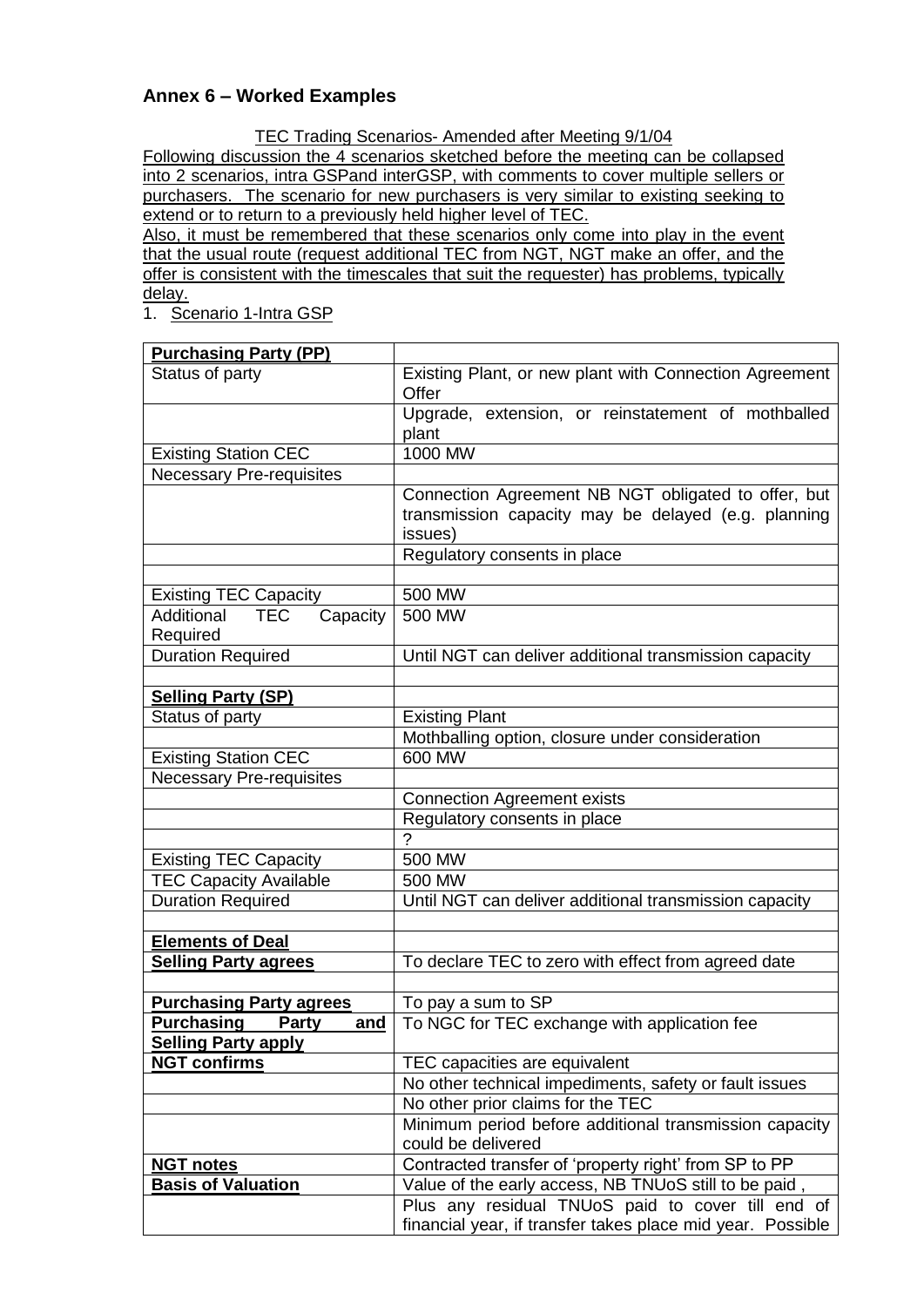|                                | issue for NGT charging and effect on Kt factor.            |
|--------------------------------|------------------------------------------------------------|
|                                | This will be subject to a Charging Methodology Change      |
| <b>Other issues</b>            |                                                            |
| <b>Timing</b>                  | SP relinquishing and PP taking up must be contiguous,      |
|                                | otherwise TEC goes back into pool                          |
|                                | This could mean the SP continuing to pay for TEC for       |
|                                | longer than they might otherwise in order that they can    |
|                                | hand over when the SP is ready to take it.                 |
| <b>Multiple Parties</b>        | If >1 PPs and/or >1 SPs then up to SPs and PPs to do       |
|                                | the deal and notify NGT                                    |
|                                | Enhanced complexity of NGT needing to check                |
|                                | equivalence of a greater number of options for each PP     |
| <b>Negative Charging Zones</b> | Because it's a -ve zone, likelihood is that there will not |
|                                | be a lack of TEC                                           |
|                                | The calculation is the same, except that the SP has a      |
|                                | positive income stream from TNUoS                          |
|                                | Issue of alleged hoarding being addressed in charging      |
|                                | arena                                                      |

# 2. Scenario 2 – Inter GSP

| <b>Purchasing Party (PP)</b>                |                                                        |
|---------------------------------------------|--------------------------------------------------------|
| Status of party                             | <b>Existing Plant</b>                                  |
|                                             | Upgrade, extension, or reinstatement of mothballed     |
|                                             | plant                                                  |
| <b>Existing Station CEC</b>                 | 1000 MW                                                |
| <b>Necessary Pre-requisites</b>             |                                                        |
|                                             | <b>Connection Agreement</b>                            |
|                                             | Regulatory consents in place                           |
|                                             |                                                        |
| <b>Existing TEC Capacity</b>                | 500 MW                                                 |
| <b>Additional</b><br><b>TEC</b><br>Capacity | 500 MW                                                 |
| Required                                    |                                                        |
| <b>Duration Required</b>                    | Until NGT can deliver additional transmission capacity |
|                                             |                                                        |
| <b>Selling Party (SP)</b>                   |                                                        |
| Status of party                             | <b>Existing Plant</b>                                  |
|                                             | Mothballing option, closure under consideration        |
| <b>Existing Station CEC</b>                 | 1050 MW                                                |
| <b>Necessary Pre-requisites</b>             |                                                        |
|                                             | <b>Connection Agreement exists</b>                     |
|                                             | Regulatory consents in place                           |
|                                             |                                                        |
| <b>Existing TEC Capacity</b>                | 1000 MW                                                |
| <b>TEC Capacity Available</b>               | 1000 MW equivalent to 600 MW at PP gsp                 |
| <b>Duration Required</b>                    | Until NGT can deliver additional transmission capacity |
|                                             |                                                        |
| <b>Elements of Deal</b>                     |                                                        |
| <b>Selling Party agrees</b>                 | To declare TEC down to release 500 MW equivalent, at   |
|                                             | least.                                                 |
|                                             |                                                        |
| <b>Purchasing Party agrees</b>              | To pay a sum to SP                                     |
| <b>Purchasing</b><br>Party<br><u>and</u>    | To NGC for TEC exchange with application fee           |
| <b>Selling Party apply</b>                  |                                                        |
| <b>NGT confirms</b>                         | TEC capacities exchange rate                           |